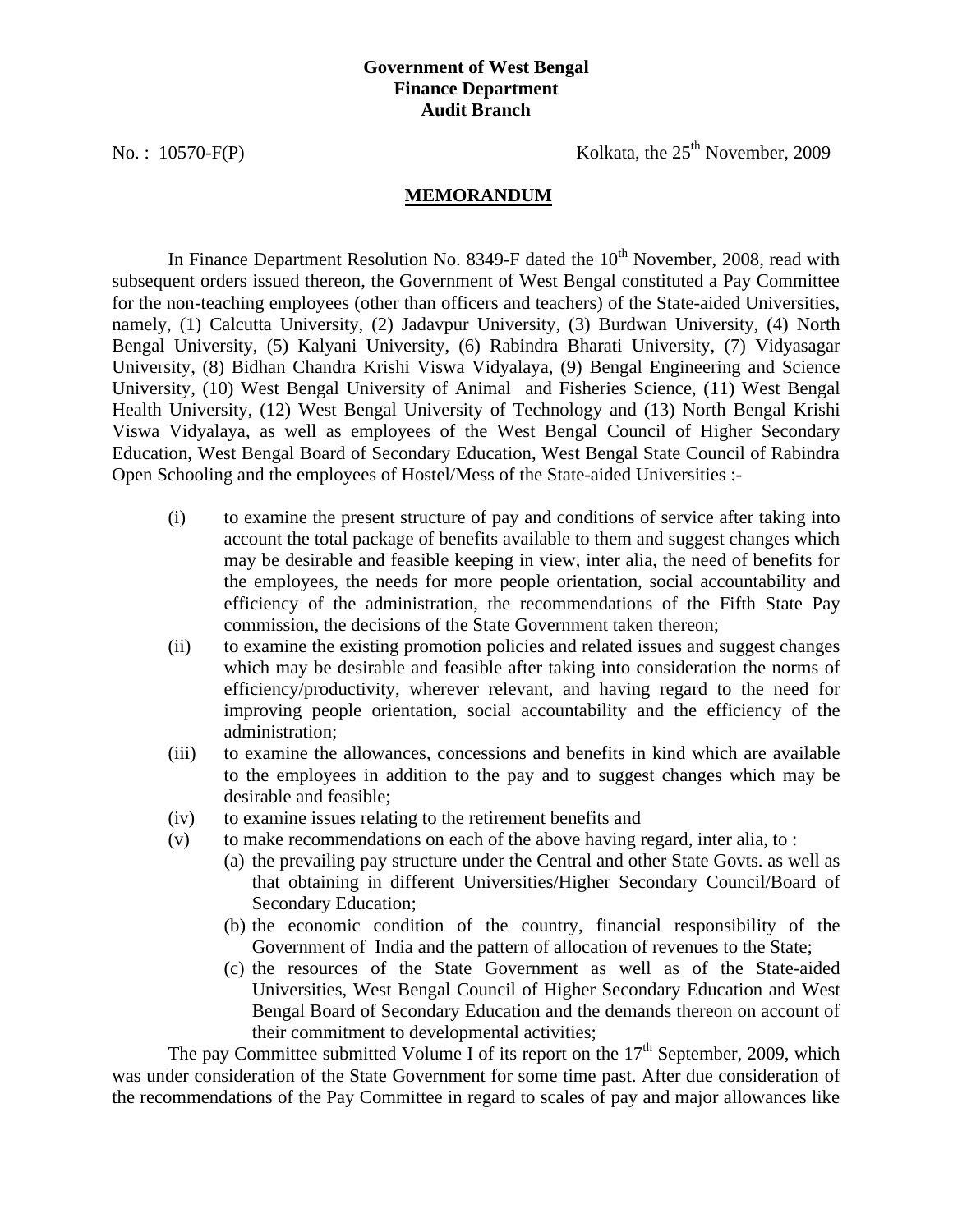dearness allowance, house rent allowance and medical allowance, the Governor has been pleased to approve the following benefits in respect of all employees under the terms of reference of the Pay Committee appointed to the whole time posts as approved by the State Govt. from time to time including whole time posts for officers, as mentioned herein below:-

## **1. A. Scale of Pay :**

Keeping parity with the pay-structure prescribed for the State Govt. employees in the West Bengal Services (Revision of Pay and Allowance) Rules, 2009, the Governor has been pleased to prescribe running pay bands and grade pay corresponding to each existing scale of pay with some modifications on recommendation of the Pay Committee.

The revised pay structure which has been prescribed by the Government are set out in –

- (a) Part A of the Annexure I, covering employees of the State-aided Universities, West Bengal Council of Higher Secondary Education, West Bengal Board of Secondary Education and West Bengal State Council of Rabindra Open Schooling including the employees of the Hostel/Mess of the State-aided Universities;
- (b) Part B of the Annexure I, covering officers of the West Bengal Council of Higher Secondary Education and West Bengal Board of Secondary Education;
- (c) Part C of the Annexure I, covering entry-point pay structure of the employees/officers appointed on or after  $1<sup>st</sup>$  January, 2006.

## **1. B. Allocation of Pay Scales :**

Existing scales of pay for the posts of whole time employees/officers as approved by the State Government in terms of Govt. Order No.342-Edn(U) dated 03.05.99 and No. 520- SE(S) dated 19.05.99 read with subsequent orders, if any, issued in this behalf are hereby revised from the date of commencement of this order and the revised pay structure corresponding to each existing scale of the post has been prescribed in Part A and Part B of the Annexure I.

# **2. For the purpose of this order unless the context otherwise requires, -**

- (i) "*existing scale*" means, the existing scale applicable to a regular post approved by the Government or the personal scale applicable to an employee on account of his advancement to a higher scale under specific or general orders of the Government, whether in a substantive or officiating or temporary capacity;
- (ii) "*existing emoluments*" mean the aggregate of (a) existing basic pay, (b) dearness pay appropriate to the basic pay, (c) dearness allowance appropriate to the basic pay as sanctioned by the Government from time to time and (d) interim benefits sanctioned from 01.04.09 under F.D.Memo No. 4479-F dt 09.06.09;
- (iii) "*pay in the pay band*" means pay drawn in the running pay bands specified in column (5) of Part A of Annexure-I and column (3) of Part B of the said Annexure-I;
- (iv) "*grade pay*" means a fixed amount corresponding to the pre-revised pay scales/posts;
- (v) "*basic pay*" in the revised pay structure means the pay drawn in the prescribed pay band plus applicable grade pay, but does not include any other type of pay;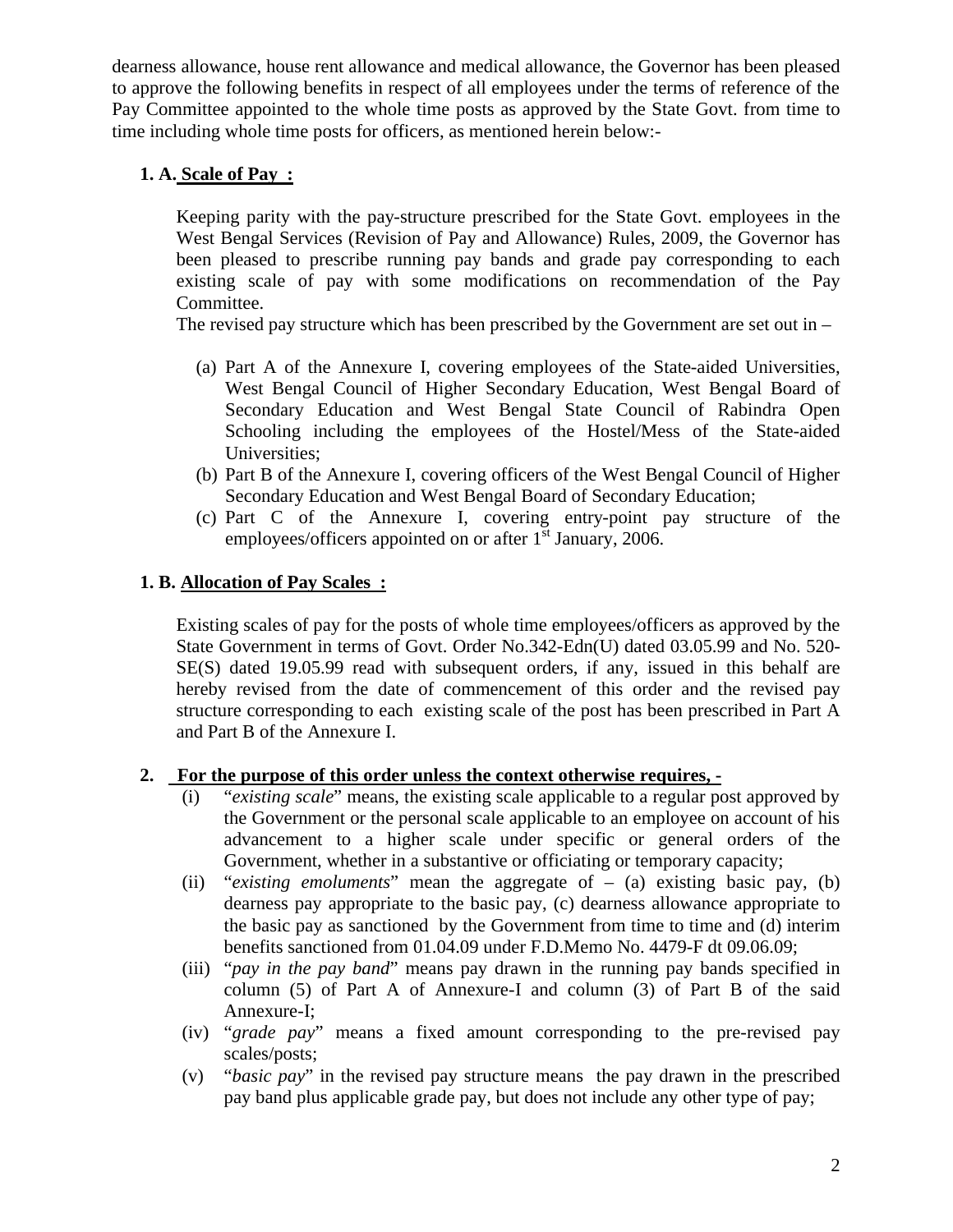- (vi) "*officer*" means an officer of the West Bengal Council of Higher Secondary Education and West Bengal Board of Secondary Education holding approved regular post;
- (vii) "*arrears of pay*" in relation to an employee/officer, means the difference between the aggregate of pay and allowances to which he is entitled on account of revision of pay and dearness allowance under this order for the period in question and the aggregate of the pay and allowance to which he would have been entitled for that period had his pay and allowances not been so revised.

## **3. Date of effect and fixation of pay in the revised pay structure :**

The revised pay structure as mentioned in paragraph 1A and 1B above shall be deemed to have come into force from the  $1<sup>st</sup>$  January, 2006, but actual payment to be made from the 1<sup>st</sup> April, 2008, after notional fixation of pay in the revised paystructure with effect from the 1<sup>st</sup> January, 2006 or from any subsequent date, according to the option to be exercised by the employee/officer.

## **4. Exercise of option :**

(a) For coming under the revised pay structure an employee/officer shall have to exercise option in writing in the form appended to Part A and Part B of the Annexure II so as to reach the respective Heads of offices within 90 (ninety) days from the date of issue of this order :

Provided that –

- (i) he may take opportunity of drawing next increment or any subsequent increment in the existing scale after  $1<sup>st</sup>$  January, 2006 and thereafter may opt for the revised pay structure from the date of such increment;
- (ii) where he has been placed in a higher pay scale between  $1<sup>st</sup>$  January, 2006 and the date of issue of this order on account of promotion or non-functional movement to higher scale, he may opt to come under the revised pay structure with effect from the date of such promotion or non-functional movement to higher scale, as the case may be.

Save the two cases detailed above, no employee/officer will be allowed to draw pay in the existing scale after  $1<sup>st</sup>$  January, 2006.

- (b) The option to be exercised under the provisions mentioned above shall further be guided by the following provisions :-
- (i) An employee/officer who on the date of issue of this order is on leave or deputation or on foreign service, the said option shall be exercised in writing so as to reach the concerned Head Office within 90 days of his return from such leave or deputation or foreign service.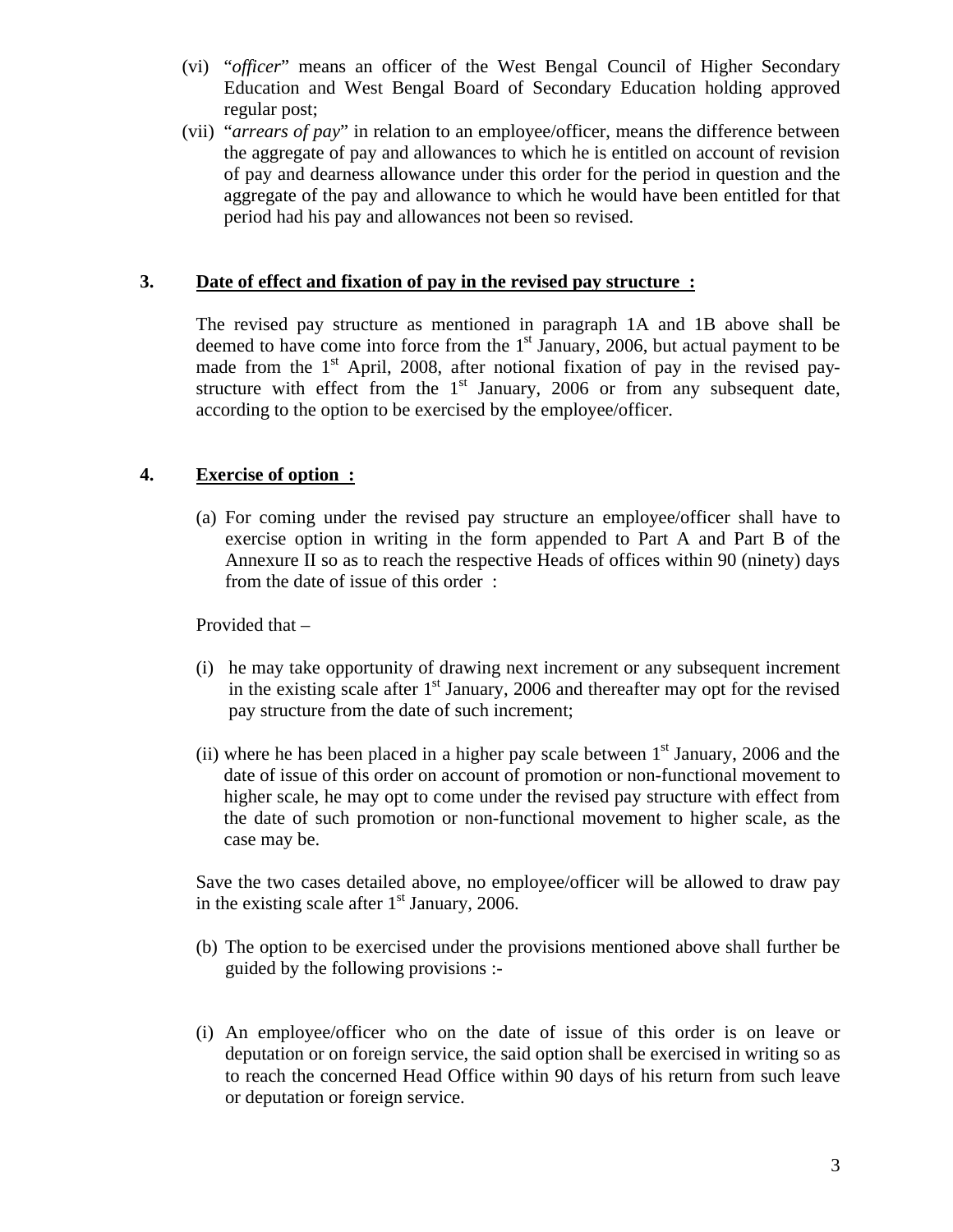(ii) An employee/officer who is under suspension on date of issue of this order shall exercise the said option so as to reach the Head of Office within 90 days of his return to duty/reinstatement.

(iii)The option once exercised shall be final.

- (iv)If an employee/officer who was in service after the  $31<sup>st</sup>$  December, 1995 and to whom this order applies, does not exercise option under Para 4(a) above within the stipulated period, he shall be deemed to have elected to be governed by the revised pay structure with effect from the  $1<sup>st</sup>$  January, 2006.
- (v) An employee/officer who dies on or after the  $1<sup>st</sup>$  day of January, 2006 and could not exercise the option within the prescribed period, shall be deemed to have exercised option for the revised pay structure on and from the  $1<sup>st</sup>$  January, 2006 or from such subsequent date as is considered most beneficial to him, if he was alive.

### **5. Fixation of initial pay in the revised pay-structure :**

- (1) The initial pay of an employee/officer who elects or is deemed to have elected under Para 4 of this order to be governed by the revised pay structure on and form the  $1<sup>st</sup>$  January, 2006, shall be fixed in the following manner :-
	- (a) The pay in the pay band of an employee/officer who continued in service after  $31<sup>st</sup>$  December, 2005 shall be determined notionally as on  $1<sup>st</sup>$  day of January, 2006 or on any date thereafter as per option exercised by him, by way of multiplying his existing basic pay by a factor of 1.86 and rounding off the resultant figure to the next multiple of 10 :

Provided that if the minimum of the revised pay band is higher than the amount so arrived at, the pay shall be fixed at the minimum of the revised pay band.

- (b) After the pay in the pay band so determined, grade pay corresponding to the existing scale shall be added.
- (2) Fixation of pay in the revised pay structure shall further be guided under the following conditions:
	- (i) An employee/officer under suspension, shall continue to draw subsistence allowance based on existing scale of pay and his pay in the revised pay structure shall be subject to the final order pending disciplinary proceedings.
	- (ii) Where the amount of existing emoluments exceeds the revised emoluments in respect of any employee/officer, the difference amount shall be allowed as personal pay to be absorbed in future increase in pay.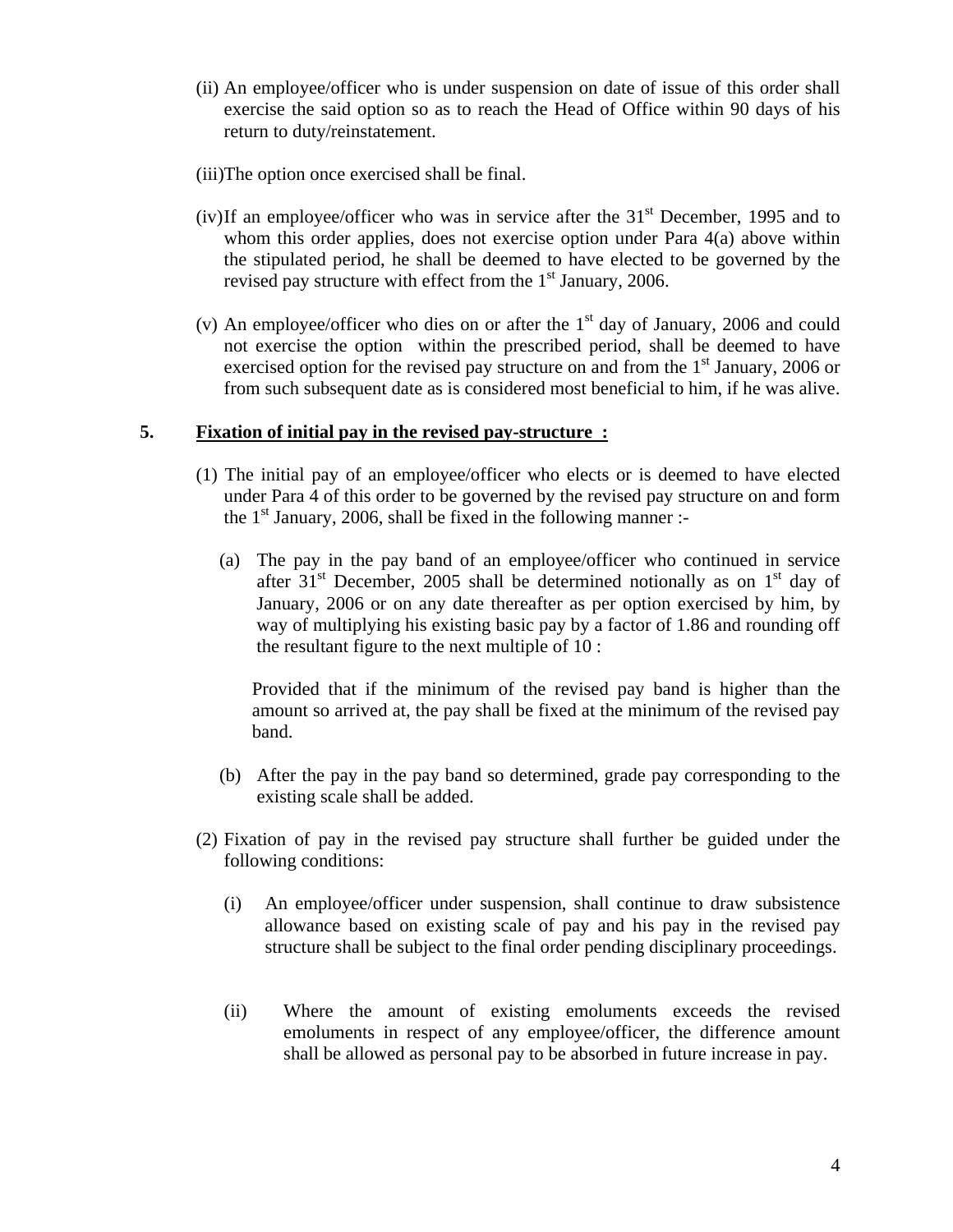- (iii) Where in the fixation of pay under sub-para (1) of this paragraph, the pay of an employee/officer, who, immediately before the  $1<sup>st</sup>$  day of January, 2006, was drawing more pay in the existing scale than another employee/officer junior to him in the same cadre, gets fixed in the revised pay band at a stage lower than that of such junior, his pay shall be stepped upto the same stage in the revised pay band as that of the junior.
- (iv) In the case where a senior employee/officer promoted to a higher post before the  $1<sup>st</sup>$  day of January, 2006, draws less pay in the revised pay structure than his junior who is promoted to the higher post on or after the 1<sup>st</sup> day of January, 2006, the pay in the pay band of senior employee/officer shall be stepped up to an amount equal to the pay in the pay band as fixed for his junior in that higher post. The stepping up shall be done with effect from the date of promotion of the junior employee/officer subject to the fulfilment of the following conditions :
	- (a) both the junior and the senior employee/officer should belong to the same cadre, and the posts in which they have been promoted should be identical in the same cadre;
	- (b) the pre-revised scale of pay and the revised grade pay of the lower and higher posts in which they are entitled to draw pay should be identical;
	- (c) the senior employee/officer at the time of promotion should have been drawing equal or more pay than the junior;
	- (d) the anomaly should arise directly as a result of the application of the provisions of the normal rule or any other rule or order regulating fixation of pay on such promotions in the revised pay structure. If even in the lower post the junior was drawing more pay in the prerevised scale than the senior by virtue of any advance increments granted to him, the provisions set out above shall not be applicable to step up the pay of the senior.

## **6. Fixation of pay in revised pay structure of employees appointed as fresh recruits on or after 1st day of January, 2006 :-**

- (1) The pay of direct recruits to a particular post carrying a specific grade pay shall be fixed on or after the  $1<sup>st</sup>$  day of January, 2006, at the entry level pay in the pay band as indicated in Part C of Annexure-I appended to this order.
- (2) The provisions of paragraph (1) shall also be applied in case of those recruited between  $1<sup>st</sup>$  day of January, 2006 and the date of issue of the order:

Provided that where the emoluments in the pre-revised pay scale(s) i.e. sum total of the basic pay in the pre-revised scale(s), dearness pay, if any, plus dearness allowance applicable from the date of joining, exceeds the sum of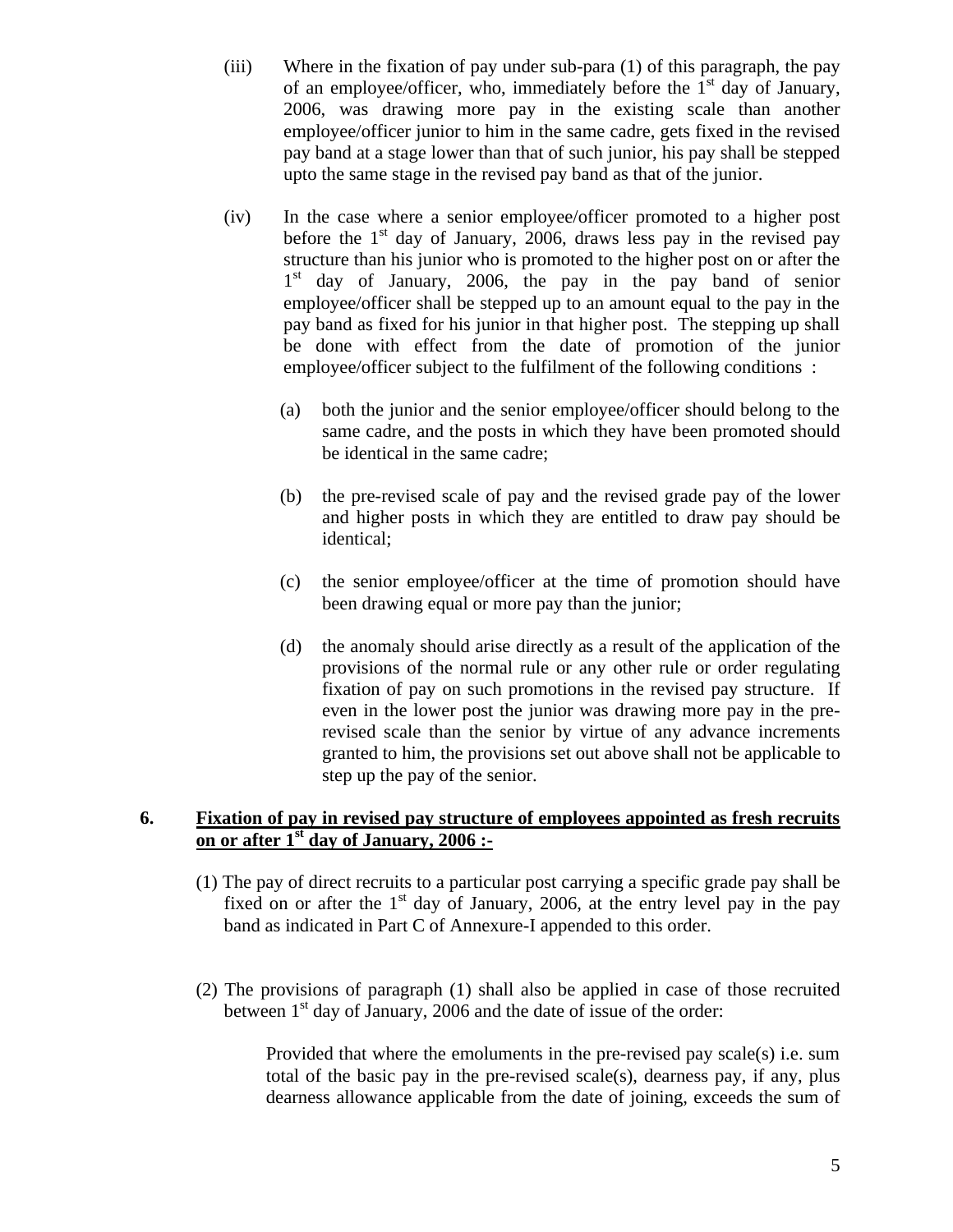the pay fixed in the revised pay structure and the applicable dearness allowance thereon, the difference shall be ignored up to  $31<sup>st</sup>$  March, 2008 and such difference in total emoluments for the period from  $1<sup>st</sup>$  day of April,  $2008$  to  $30<sup>th</sup>$  day of November, 2009, shall be regulated in accordance with the provisions of set out in paragraph 13.

## **7. Rate of increment in revised pay structure**

- (1) The rate of increment in the revised pay structure shall be three *per centum* (3%) of the sum of the pay in the pay band and grade pay applicable and the resulting amount shall be rounded off to the next multiple of 10. In the process of calculation paise should be ignored, but any amount of a rupee or more should be rounded off to next multiple of 10.
- (2) The amount of increment shall be added to the existing pay in the pay band :

Provided that in case an employee/officer who reaches the maximum of this pay band after addition of the amount of increment to the existing pay in the pay band, shall be placed in the next higher pay band after one year of reaching such a maximum and at the time of placement in the higher pay band, benefit of one increment shall be allowed while the grade pay shall remain the same in the higher pay band and such employee/Officer shall continue to move in the higher pay band till his pay in the pay band reaches the maximum of the said pay band.

### **8. Date of increment in revised pay structure**

In respect of all employees/officers, there shall be a uniform date of annual increment and such date of annual increment shall be the  $1<sup>st</sup>$  day of July of every year.

The grant of such annual increment shall be regulated in the following manner:-

- (1) In case of employees/officers completing six (6) months and above in the revised pay structure as on  $1<sup>st</sup>$  day of July, shall be eligible to be granted the increment. The first increment after fixation of pay on the  $1<sup>st</sup>$  day of January, 2006 in the revised pay structure shall be granted notionally on the  $1<sup>st</sup>$  day of July, 2006 for those employees for whom the date of next increment was between  $1<sup>st</sup>$  July, 2006 to  $1<sup>st</sup>$  January, 2007.
- (2) In case of employees/officers who earned their last increment between the period commencing from the  $2<sup>nd</sup>$  day of January, 2005 and ending on the 1<sup>st</sup> day of January, 2006, after fixation of their pay under revised pay structure, such employee, officer should get next increment on the  $1<sup>st</sup>$  day of July, 2006.
- (3) In case of the employees/officers whose date of next increment falls on the  $1<sup>st</sup>$ day of January, 2006 after granting an increment in the pre-revised pay scale as on the 1 st day of January, 2006, their pay in the revised pay structure should be fixed on the 1<sup>st</sup> day of January, 2006 and such employees/officers should get their next increment on the  $1<sup>st</sup>$  day of July, 2006.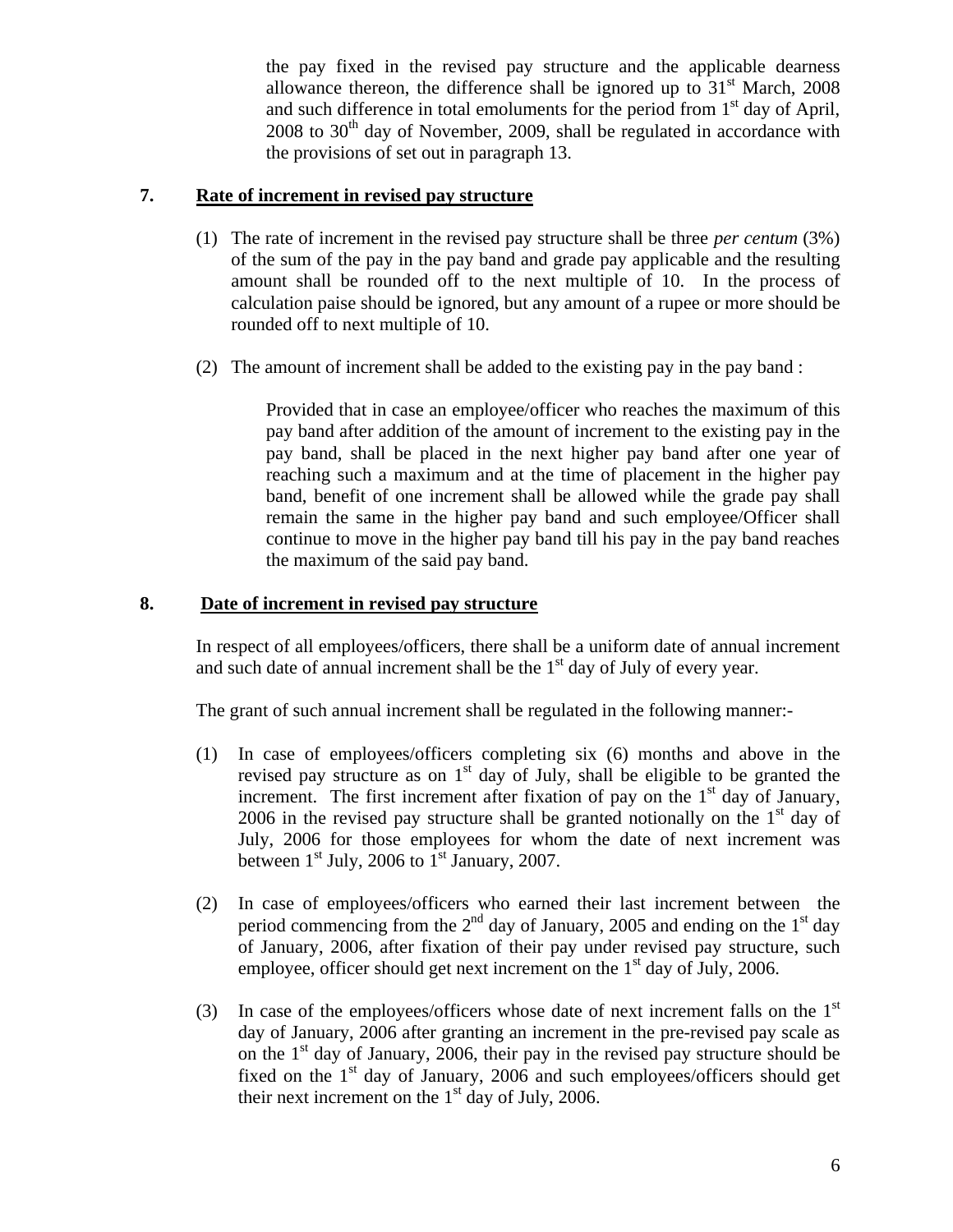(4) If an employee/officers opts to come under the revised pay structure after any date between  $1<sup>st</sup>$  day of January, 2006 to  $1<sup>st</sup>$  day of July, 2006, his pay in the revised pay structure should be fixed accordingly, but his date of next increment should be  $1<sup>st</sup>$  day of July, 2007.

### **9. Fixation of pay on promotion or non-functional elevation to higher scale or grade on or after 1st day of January, 2006**

- (1) In case of promotion or non-functional movement from one grade pay to another in the revised pay structure on or after the  $1<sup>st</sup>$  day of January, 2006, the fixation of pay of an employee/officer shall be made in the following manner :-
	- (i) one increment equal to three *per centum* (3%) of the sum of the pay in the pay band and the existing grade pay shall be computed and rounded off to the next multiple of 10;
	- (ii) the amount arrived at in (i) above, shall be added to the existing pay in the pay band and in case the pay in the pay band after adding the increment is less than the minimum of the higher pay band to which promotion is taking place, pay in the pay band shall be stepped up to such minimum;
	- (iii) after the pay in the pay band so determined, grade pay corresponding to the promotional post or grade pay of the non-functional movement to existing scale shall be granted in addition to this pay in the pay band.
- (2) Such fixation of pay on promotion or non-functional elevation shall further be regulated in the following manner :
	- (i) In case the employee/officer opts to get his pay fixed from the date of next increment, then, on the date of promotion, pay in the pay band shall continue to be unchanged, but grade pay of the higher post shall be granted. Further re-fixation shall be done on the date of his increment, i.e.  $1<sup>st</sup>$  day of July. On that day, such an employee/officer shall be granted two increments; one annual increment and the second on account of promotion . While computing these two increments, basic pay prior to the date of promotion and grade pay corresponding to such pay in the pay band shall be taken into account. After allowing such increments, grade pay of the higher post/scale shall be allowed.
	- (ii) In case the employee/officer opts to get his pay fixed in the higher grade from the date of his promotion, he shall get his first increment in the higher grade on the next  $1<sup>st</sup>$  July, if he was promoted between the periods from the  $2<sup>nd</sup>$  July to 1<sup>st</sup> January. However, if he was promoted between periods commencing from the  $2<sup>nd</sup>$  January and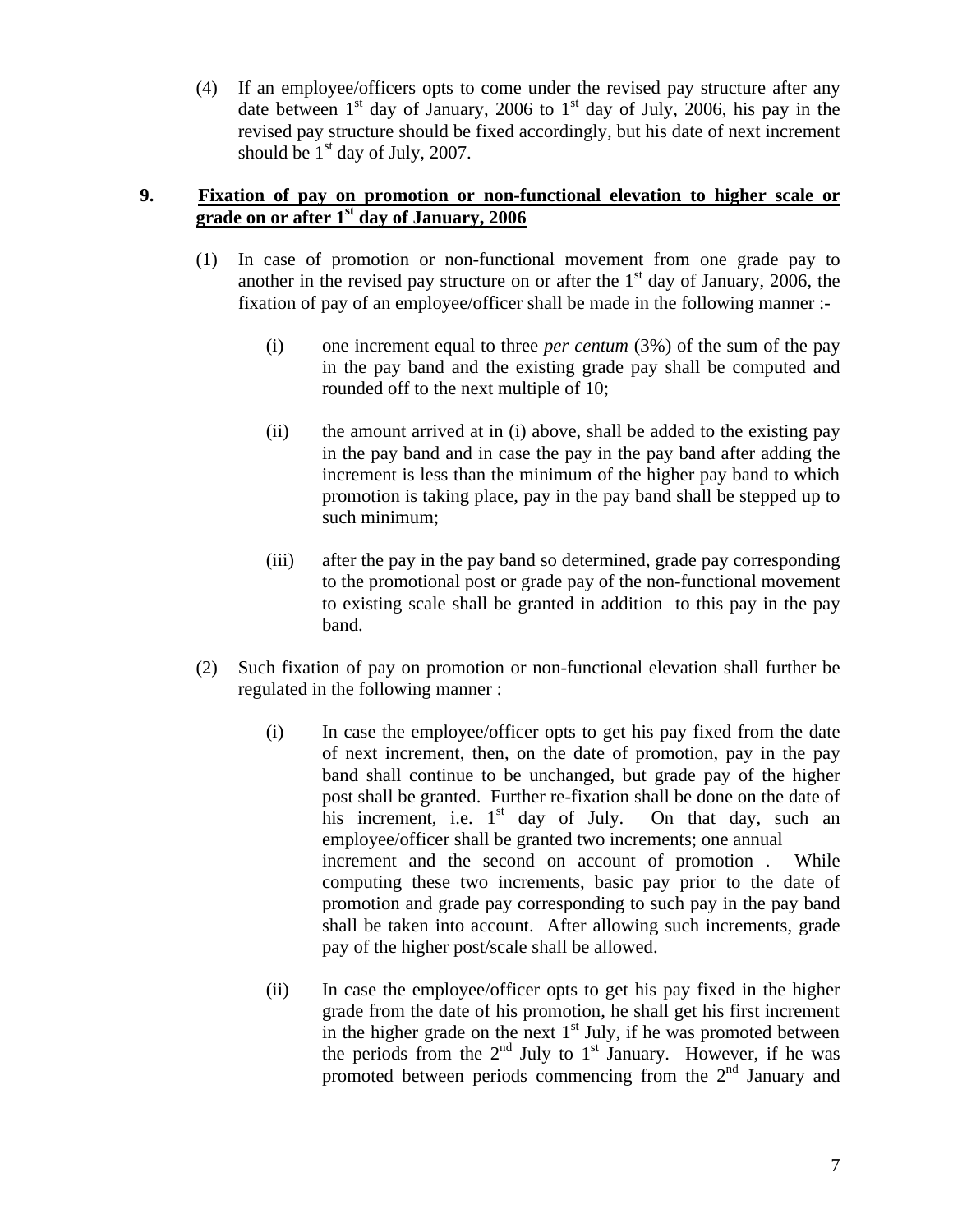ending on the  $30<sup>th</sup>$  June of a particular year, he shall get his increment on the  $1<sup>st</sup>$  July of the next year.

- (iii) In case of non-functional movement to higher scale, if option is exercised on the date of entitlement straightway, no annual increment shall be available for such movement to higher scale on the  $1<sup>st</sup>$  July of the year, if such movement occurs between  $2<sup>nd</sup>$  January to  $30<sup>th</sup>$  June. However, if such non-functional movement occurs between 2nd July to  $1<sup>st</sup>$  January of a particular year he will get usual annual increment on the next  $1<sup>st</sup>$  July after the benefit of nonfunctional promotion is granted to him.
- (iv) In case non-functional movement falls between the period  $2<sup>nd</sup>$ January to  $30<sup>th</sup>$  June, and the employee/officer opts to get his pay fixed in the higher scale on the date of annual increment, no interim benefit shall be available to him on the date of entitlement of the benefit. However, two incremental benefits shall be allowed to him on the date of annual increment as per (i) above.
- (3) If an employee/officer after getting non-functional movement to higher scale gets promotion in the same existing pre-revised scale, he shall get only one incremental benefit for the higher post without any change in the grade pay.

### **10. Dearness Allowance :**

- (1) The employees/officers who will come under the revised pay- structure will get dearness allowance at the same rate as will be prescribed by the State Government from time to time for the State Govt. employees.
- (2) Since no arrears of pay and allowances in respect of the period from the  $1<sup>st</sup>$ January, 2006 to  $31<sup>st</sup>$  March, 2008 shall be paid, the payment of dearness allowance on the revised pay structure with effect from the  $1<sup>st</sup>$  April, 2008 in respect of the employees/officers shall be regulated in the following manner :-

| Period for which payable                             | Rate of Dearness Allowance<br>per month on basic pay |
|------------------------------------------------------|------------------------------------------------------|
| 01.04.2008 to 31.05.2008                             | 2%                                                   |
| 01.06.2008 to 31.10.2008                             | 6%                                                   |
| 01.11.2008 to 28.02.2009<br>01.03.2009 to 31.03.2009 | 9%<br>12%                                            |
| $01.04.2009$ and onwards                             | 16%                                                  |

 \*\* Dearness allowance admissible to the Hostel / Mess employees shall continue to be guided by the existing norms.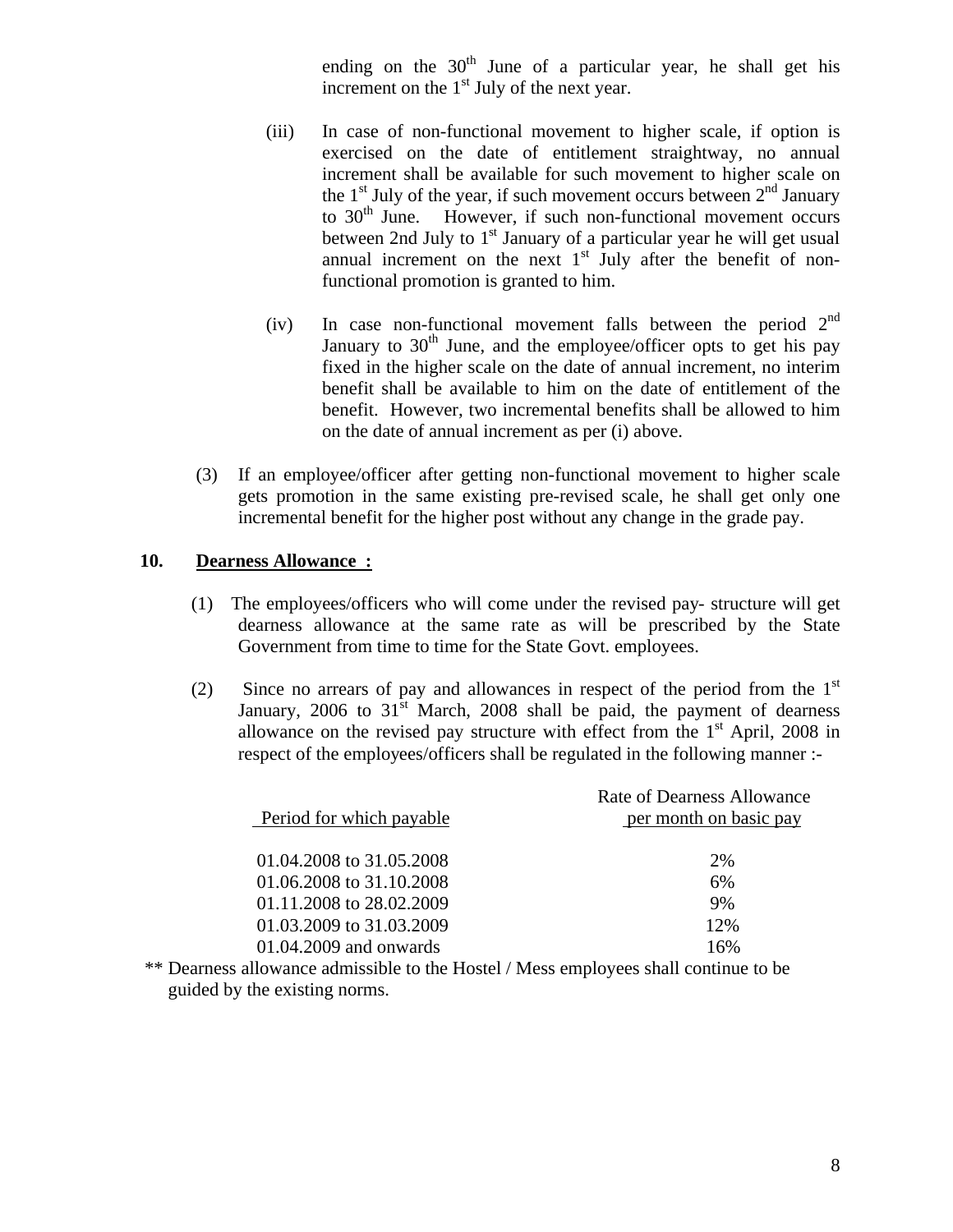## **11. Medical Allowance :**

The employees/officers who are getting medical allowance of Rs. 100/- per month shall draw medical allowance at the rate of Rs. 300/- per month with effect from 1<sup>st</sup> April, 2009.

## **12. House Rent Allowance:**

- (1) With effect from the  $1<sup>st</sup>$  April, 2009, the house rent allowance admissible to an employee/officer shall be 15% of his revised basic pay i.e. aggregate of the pay in the pay band plus grade pay in the revised pay structure subject to a maximum of Rs. 6000/- per month. The ceiling of house rent allowance drawn by husband and wife together shall be raised to Rs. 6000/- per month.
	- (2) All other conditions regarding drawal of house rent allowance and recovery of rent/license fee shall continue to apply.

## **13. Mode of Payment of arrears :**

- (1) No arrears of pay to which an employee/officer may be entitled in respect of the period from the  $1<sup>st</sup>$  day of January, 2006 to the 31<sup>st</sup> day of March, 2008 shall be paid to the employee/officer.
- (2) The arrears of pay to which the employee/officer may be entitled to in respect of the period from the  $1<sup>st</sup>$  day of April, 2008 to  $31<sup>st</sup>$  day of March, 2009, shall be paid in three consecutive equal yearly installments in cash from the year 2009- 2010. The first installment may be paid in the month of January, 2010.
- (3) An employee/officer, who retired on any date between the  $1<sup>st</sup>$  day of January, 2006 to the  $31<sup>st</sup>$  day of March, 2008 shall not be entitled to any arrears of pay for the period up to the  $31<sup>st</sup>$  day of March, 2008.
	- (4) An employee/officer, who retired between the periods from the  $31<sup>st</sup>$  day of March,  $2008$  to the 1<sup>st</sup> day of April, 2009 shall receive arrears of pay for the period from the  $1<sup>st</sup>$  April, 2008 to the date of his retirement, in cash.
	- (5) Since interim benefit of 'additional pay' of an amount equivalent to 30 % of the existing 'basic pay' and benefit of other allowances thereon, was sanctioned to the employees/officers with effect from 1<sup>st</sup> April, 2009 in terms of F.D.Memo No. 4479-F dt 09.06.2009, arrears of pay in respect of the period from  $1<sup>st</sup>$  April,  $2009$  to  $30<sup>th</sup>$  November, 2009, shall be paid to the employees/officers after due adjustment of the amount already drawn by them as interim benefit – in cash with the salary of month of December, 2009.

## **14. Other Allowances :**

Until further orders are issued revising the rates of other allowances, the employees/officers shall continue to draw the amount of allowance at the same rate and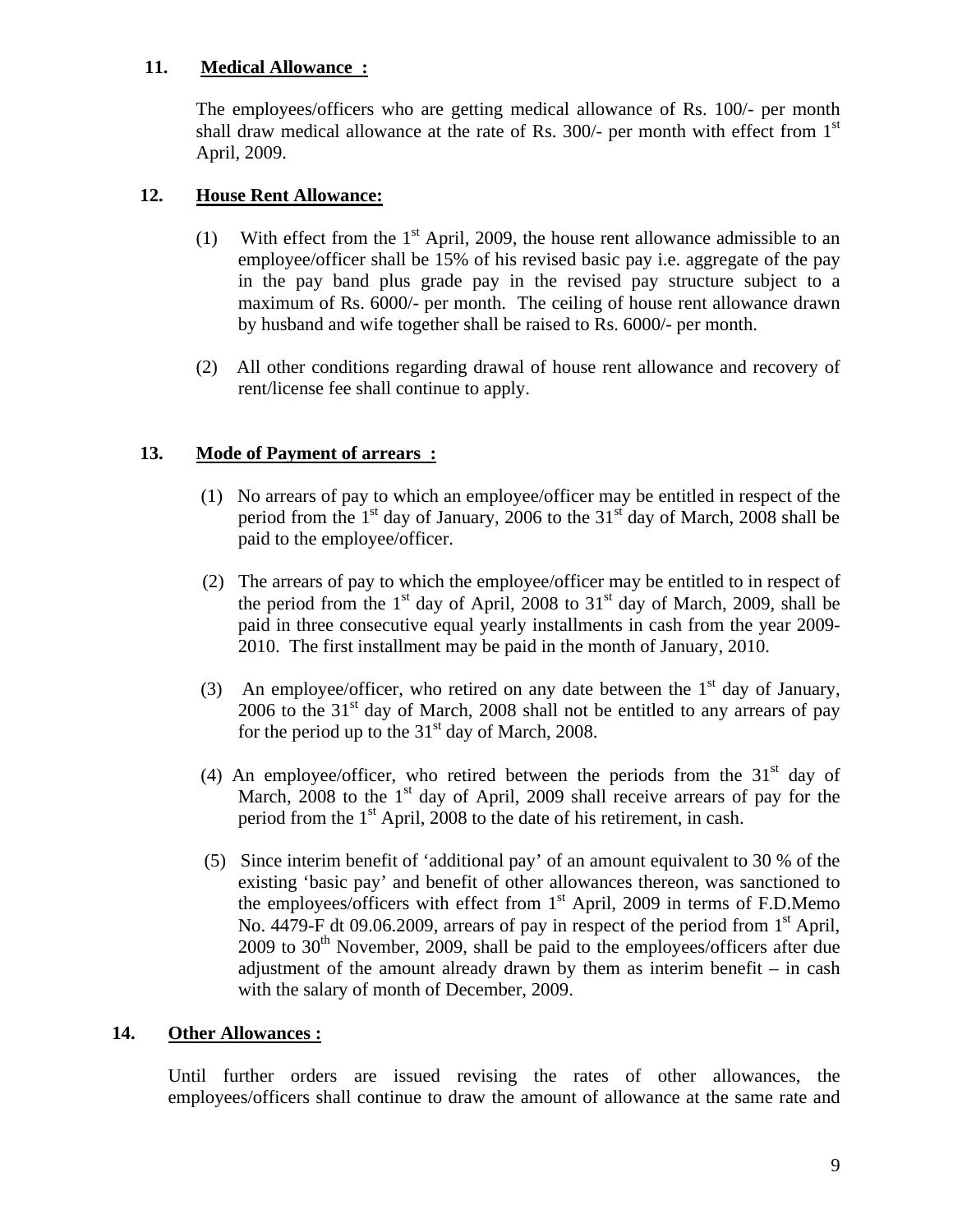scale as they drew on their unrevised basic pay till  $31<sup>st</sup>$  March, 2009, after they have opted to come under the revised pay structure.

- **15.** Fixation of pay in the revised pay structure from the pre-revised scales of pay of the post/service to the revised pay band pay and grade pay has been prescribed in this order keeping in view scale to scale fixation of pay. Any revision of pay structure of any post/service may be decided by the Government later on after final report of the Pay Committee is available with the Government.
- **16.** (a) Concerned Universities/Council/Board will make amendments to their Statutes/Ordinance/Rules etc. where necessary, for incorporation of the provision of this order therein.
	- (b) Anomalies and difficulties, if any, in the implementation of the provisions of this order may be brought to the notice of Finance Department through the respective controlling departments.

**By order of the Governor, Sd/- S. K. Chattopadhyay,**  *Special Secretary to the Government of West Bengal***,** *Finance Department.*

#### No.: 10570/1(150)-F(P) Date: 25.11.09

Copy forwarded for information & necessary action to :-

- (1) The Principal Accountant General (A&E), West Bengal, Treasury Buildings, Kolkata-1.
- (2) Pay & Accounts Officer, Kolkata Pay & Accounts Office-I, 81/2/2, Phears Lane, Kolkata-12.
- (3) Pay & Accounts Officer, Kolkata Pay & Accounts Office-II, P-1, Hyde Lane, Kolkata-73.

#### **Sd/- B. Lahiri**

 *Officer on Special Duty & Ex-Officio Deputy Secretary to the Government of West Bengal,* *Finance Department.*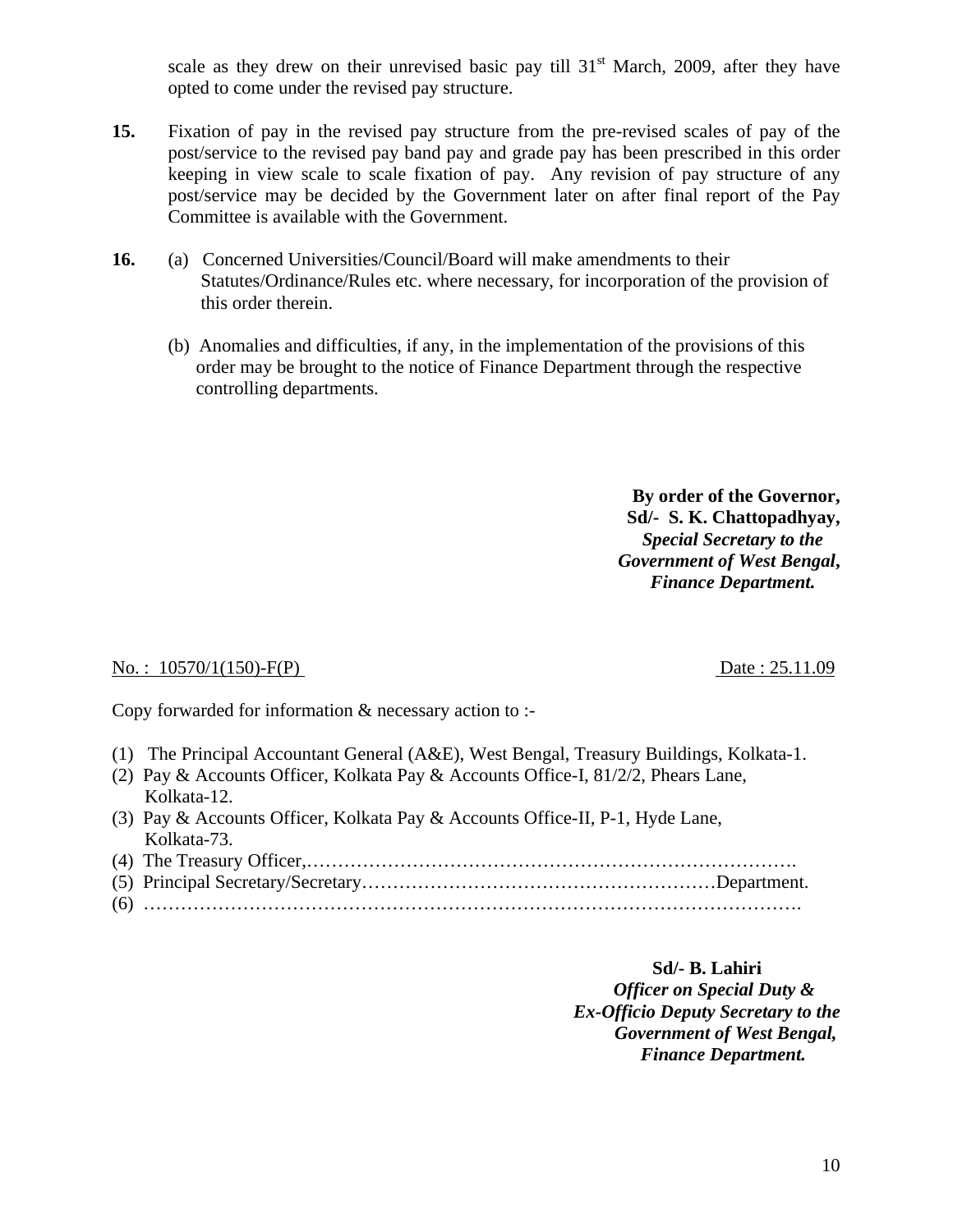# **Annexure - I PART-A**

# **Correspendence between the existing scales and the revised scales**

|                |                     | <b>Existing Pay Structure</b>                  | <b>Revised Pay Structure</b> |                      |           |
|----------------|---------------------|------------------------------------------------|------------------------------|----------------------|-----------|
|                |                     |                                                | Name of                      |                      | Grade Pay |
| SI. No.        | Post / Services     | Existing Scales (Rs.)                          | Pay Band                     | Pay Band Scale (Rs.) | (Rs.)     |
| 1(a)           | For                 | 2600-55-2985-60-3525-65-                       | PB-I                         | 5400-18,600          | 1800      |
|                | Hostel/Mess         | 4175                                           |                              |                      |           |
|                | employees,          |                                                |                              |                      |           |
|                | where<br>applicable |                                                |                              |                      |           |
| 1(b)           | All                 | 2850-60-3030-65-3550-70-                       | PB-I                         | 5400-18,600          | 1800      |
|                | posts/services      | 4250-75-4400                                   |                              |                      |           |
|                | carrying            |                                                |                              |                      |           |
|                | existing<br>scales  |                                                |                              |                      |           |
|                | shown<br>in         |                                                |                              |                      |           |
| $\overline{2}$ | column (3)          | 3000-75-3450-80-4330-90-                       | PB-I                         | 5400-18,600          | 2100      |
|                | -do-                | 5230                                           |                              |                      |           |
| $\overline{3}$ |                     | 3325-90-3775-100-4575-                         | $PB-I$                       | 5400-18,600          | 2600      |
|                | -do-                | 125-6325                                       |                              |                      |           |
| $\overline{4}$ |                     | 3525-100-3925-125-5550-                        | PB-I                         | 5400-18,600          | 2900      |
|                | -do-                | 150-7050                                       |                              |                      |           |
| 5              |                     | 3850-125-5100-150-5850-                        | $PB-2$                       | 7200-25,400          | 3300      |
|                | -do-                | 175-7075-200-8075                              |                              |                      |           |
| 6              |                     | 4125-150-4575-175-5450-                        | $PB-2$                       | 7200-25,400          | 3900      |
|                | -do-                | 200-7450-225-9700                              |                              |                      |           |
| $\overline{7}$ |                     | 4525-175-5225-200-7425-                        | $PB-2$                       | 7200-25,400          | 4100      |
|                | -do-                | 225-9675-250-10175                             |                              |                      |           |
| 8              |                     | 4800-175-5150-200-6150-<br>225-8175-250-10925  | $PB-3$                       | 9000-28,300          | 4400      |
|                | -do-                |                                                |                              |                      |           |
| $\overline{9}$ |                     | 5000-200-6000-225-8025-<br>250-10775-275-11325 | PB-3                         | 9000-28,300          | 4600      |
| 10             | -do-                |                                                | <b>PB-3</b>                  | 9000-28,300          |           |
|                | -do-                | 6000-225-7800-250-9800-<br>275-12000           |                              |                      | 4800      |
|                |                     |                                                |                              |                      |           |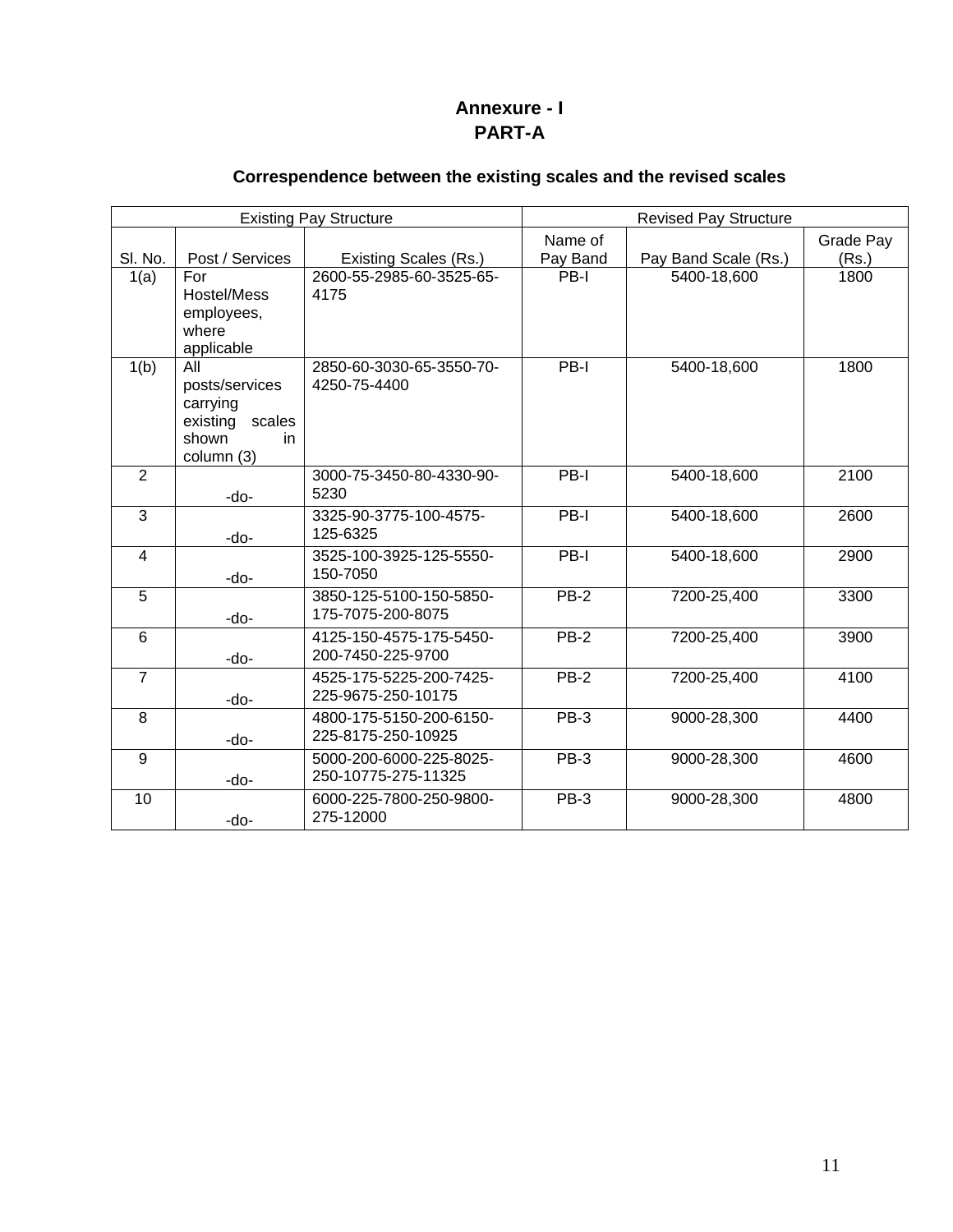# **Annexure - I PART-B**

### **Correspendence between the existing scales and the revised scales of the Officers**

| SI No. | Existing Pay Scale (Rs.) | <b>Revised Pay Structure</b> |                 |
|--------|--------------------------|------------------------------|-----------------|
|        |                          | Pay Band (Rs.)               | Grade Pay (Rs.) |
|        | 8000-275-13,500          | 15,600-39,100                | 5400            |
| 2      | 10,000-325-15,525        | 15,600-39,100                | 6600            |
| 3      | 12,000-375-18,000        | 15,600-39,100                | 7600            |

# **Annexure - I PART- C**

## **Entry Pay in the revised pay structure for direct recruits appointed on or after 1st. January**

| $1.71$ $2.112$ $1.103$ $700$ $10,000$ |                 |                           |             |  |  |
|---------------------------------------|-----------------|---------------------------|-------------|--|--|
| SI. No.                               | Grade Pay (Rs.) | Pay in the Pay Band (Rs.) | Total (Rs.) |  |  |
|                                       | 1800            | 5400                      | 7200        |  |  |
|                                       | 2100            | 5580                      | 7680        |  |  |
|                                       | 2600            | 6190                      | 8790        |  |  |
|                                       | 2900            | 6560                      | 9460        |  |  |

#### **PAY BAND - 1 (Rs. 5400 - 18,600)**

#### **PAY BAND - 2 (Rs. 7200 - 25,400)**

| SI. No. | Grade Pay (Rs.) | Pay in the Pay Band (Rs.) | Total (Rs.) |
|---------|-----------------|---------------------------|-------------|
|         | 3300            | 7200                      | 10500       |
|         | 3900            | 7680                      | 11580       |
|         | 4100            | 8420                      | 12520       |

**PAY BAND - 3 (Rs. 9000 - 28,300)**

| SI. No. | Grade Pay (Rs.) | Pay in the Pay Band (Rs.) | Total (Rs.) |
|---------|-----------------|---------------------------|-------------|
|         | 4400            | 9000                      | 13400       |
|         | 4600            | 9300                      | 13900       |
|         | 4800            | 11160                     | 15960       |

| .       |                 |                           |             |  |  |
|---------|-----------------|---------------------------|-------------|--|--|
| SI. No. | Grade Pay (Rs.) | Pay in the Pay Band (Rs.) | Total (Rs.) |  |  |
|         | 5400            | 15600                     | 21000       |  |  |
|         | 6600            | 18600                     | 25200       |  |  |
|         | 7600            | 22320                     | 29920       |  |  |

**PAY BAND - (Rs. 15,600 - 39,100)**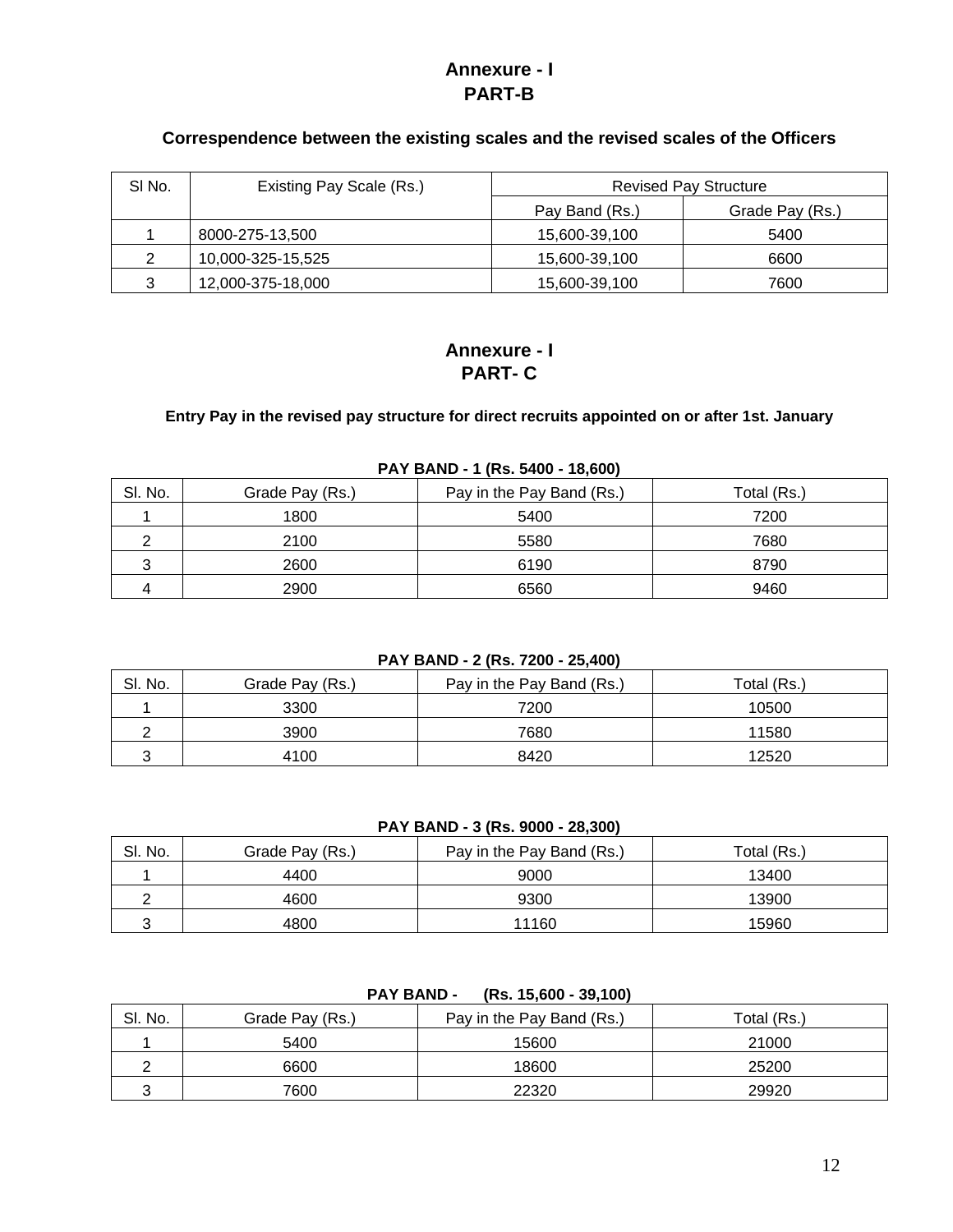## **Annexure – II PART – A**

### **Form of option**

\*(i) I……………………………………………… hereby elect to the revised pay structure with effect from 1<sup>st</sup> January, 2006

\*(ii) I……………………………………………… hereby elect to continue on the existing scale of pay of any substantive/officiating post mentioned below until :

- (a) the date of may next increment
- (b) the date of my subsequent increment raising my pay to Rs. …………….. in the existing scale
- (c) the date of my promotion to …………………………….in the existing scale of pay of Rs…………………

Declaration – I hereby undertake to refund to the authority (University, Council, Board as the case may be) any amount which may be drawn by me in excess of what is admissible to me on account of erroneous fixation of pay in the revised pay structure as soon as the fact of such excess drawal come/brought to my notice.

| Date :   | Signature :                   |
|----------|-------------------------------|
| Station: | Name:                         |
|          | Designation :                 |
|          | Office in which<br>employed : |

Department/Section :

University/Council/Board :

\* To be scored out, if not applicable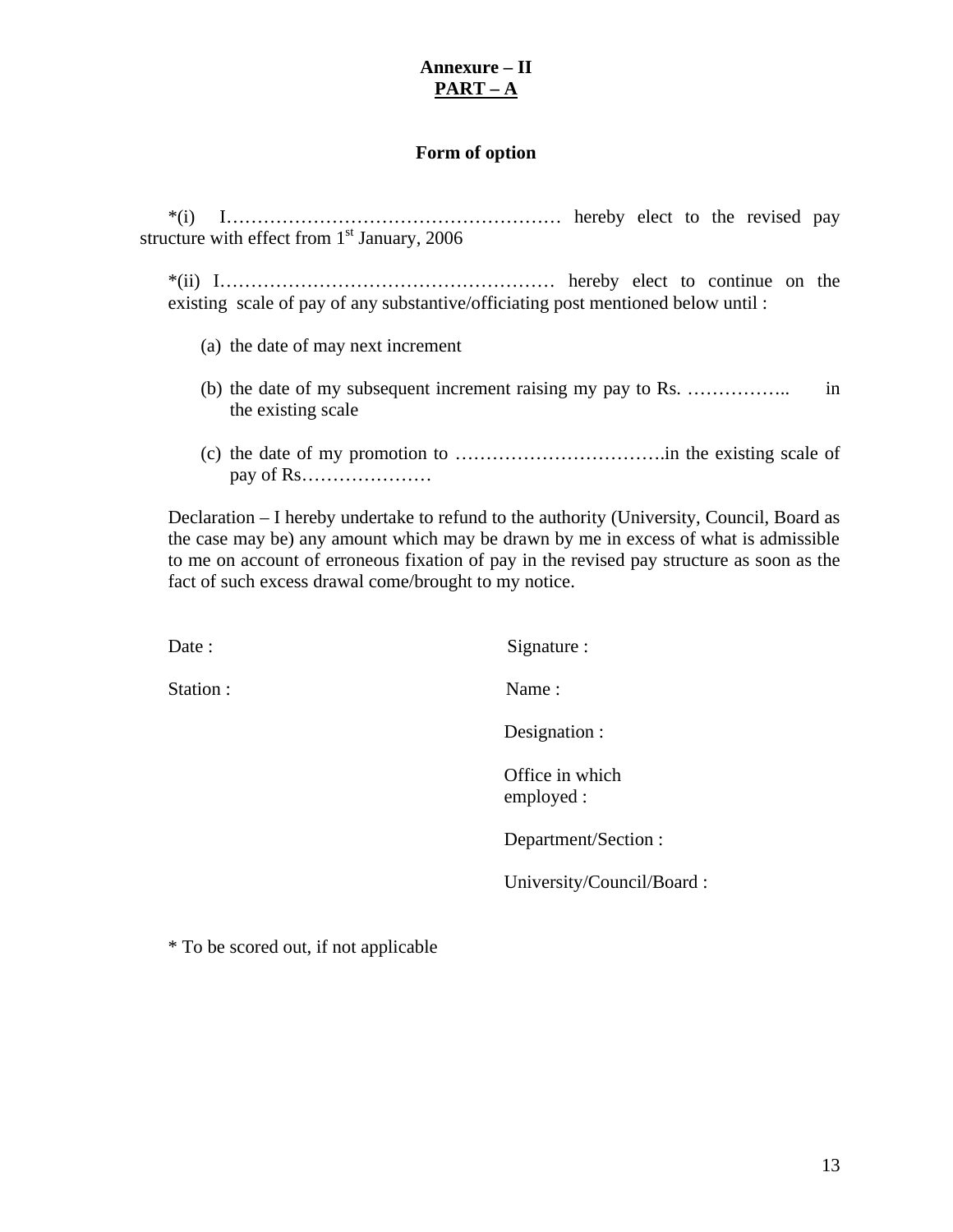# **Annexure – II PART – B**

Form of fixation of initial pay in the revised pay structure under this Memorandum

| 01. Name of the Department, Office<br>(University/Council/Board)                                    |  |
|-----------------------------------------------------------------------------------------------------|--|
| 02. Name and designation of the employee                                                            |  |
| 03. Status (substantive/officiating)                                                                |  |
| 04. Existing scale of pay<br>(a) in substantive post<br>(b) in officiating/temporary post           |  |
| 05. Existing basic pay as on                                                                        |  |
| 06. Pay after multiplication by a factor 1.86 and<br>rounded off to next multiple of 10             |  |
| 07. Revised Pay Band & Grade Pay corresponding<br>to existing scale (as shown at Sl. No. 4 above) : |  |
| 08. Pay in the revised pay band/scale in which pay<br>is to be fixed                                |  |
| 09. Grade Pay to be applied in terms of PART-A/<br><b>PART-B of Annexure-I</b>                      |  |
| 10. Revised basic pay (Sl. No. $8 + \text{Sl}$ . No. 9)                                             |  |
| 11. Date of effect                                                                                  |  |
| 12. Date of next increment                                                                          |  |

Signature of Head of Office/Department

Designation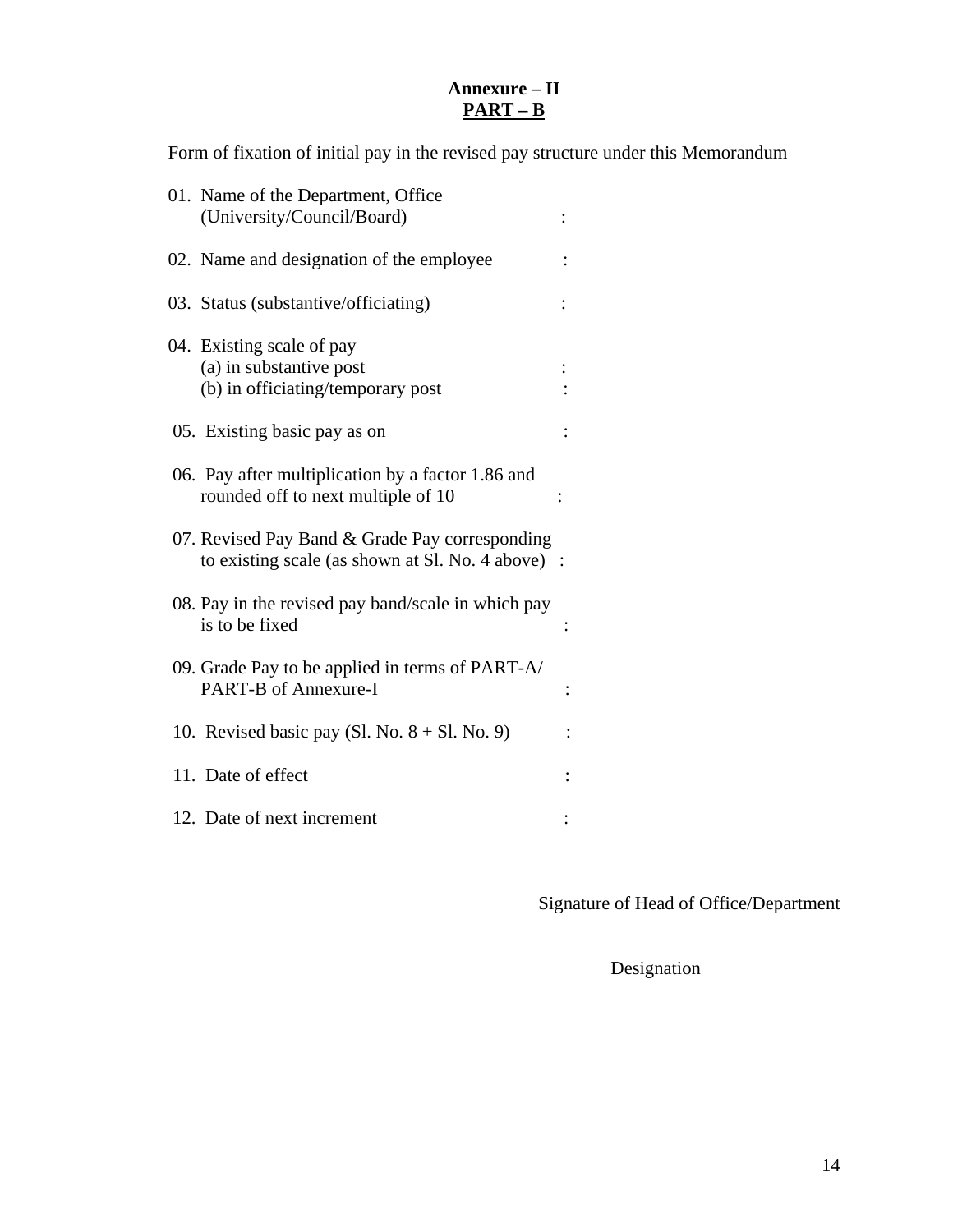| FITMENT TABLE IN THE REVISED PAY BAND |                                     |                    |                          |  |
|---------------------------------------|-------------------------------------|--------------------|--------------------------|--|
| <b>Pre-Revised Scale</b>              | <b>Revised Pay Band + Grade Pay</b> |                    |                          |  |
| Rs. 2600 - 4175/-                     | <b>PB-1</b><br>--                   | Rs. 5400 - 18600/- | Rs. 1800/-<br>÷.         |  |
|                                       |                                     | <b>Revised Pay</b> |                          |  |
| <b>Pre Revised Basic Pay</b>          | Pay in Pay Band                     |                    | <b>Revised Basic Pay</b> |  |
| (Rs.)                                 | (Rs.)                               | Grade Pay (Rs.)    | (Rs.)                    |  |
| 2600                                  | 5400                                | 1800               | 7200                     |  |
| 2655                                  | 5400                                | 1800               | 7200                     |  |
| 2710                                  | 5400                                | 1800               | 7200                     |  |
| 2765                                  | 5400                                | 1800               | 7200                     |  |
| 2820                                  | 5400                                | 1800               | 7200                     |  |
| 2875                                  | 5400                                | 1800               | 7200                     |  |
| 2930                                  | 5450                                | 1800               | 7250                     |  |
| 2985                                  | 5560                                | 1800               | 7360                     |  |
| 3045                                  | 5670                                | 1800               | 7470                     |  |
| 3105                                  | 5780                                | 1800               | 7580                     |  |
| 3165                                  | 5890                                | 1800               | 7690                     |  |
| 3225                                  | 6000                                | 1800               | 7800                     |  |
| 3285                                  | 6120                                | 1800               | 7920                     |  |
| 3345                                  | 6230                                | 1800               | 8030                     |  |
| 3405                                  | 6340                                | 1800               | 8140                     |  |
| 3465                                  | 6450                                | 1800               | 8250                     |  |
| 3525                                  | 6560                                | 1800               | 8360                     |  |
| 3590                                  | 6680                                | 1800               | 8480                     |  |
| 3655                                  | 6800                                | 1800               | 8600                     |  |
| 3720                                  | 6920                                | 1800               | 8720                     |  |
| 3785                                  | 7050                                | 1800               | 8850                     |  |
| 3850                                  | 7170                                | 1800               | 8970                     |  |
| 3915                                  | 7290                                | 1800               | 9090                     |  |
| 3980                                  | 7410                                | 1800               | 9210                     |  |
| 4045                                  | 7530                                | 1800               | 9330                     |  |
| 4110                                  | 7650                                | 1800               | 9450                     |  |
| 4175                                  | 7770                                | 1800               | 9570                     |  |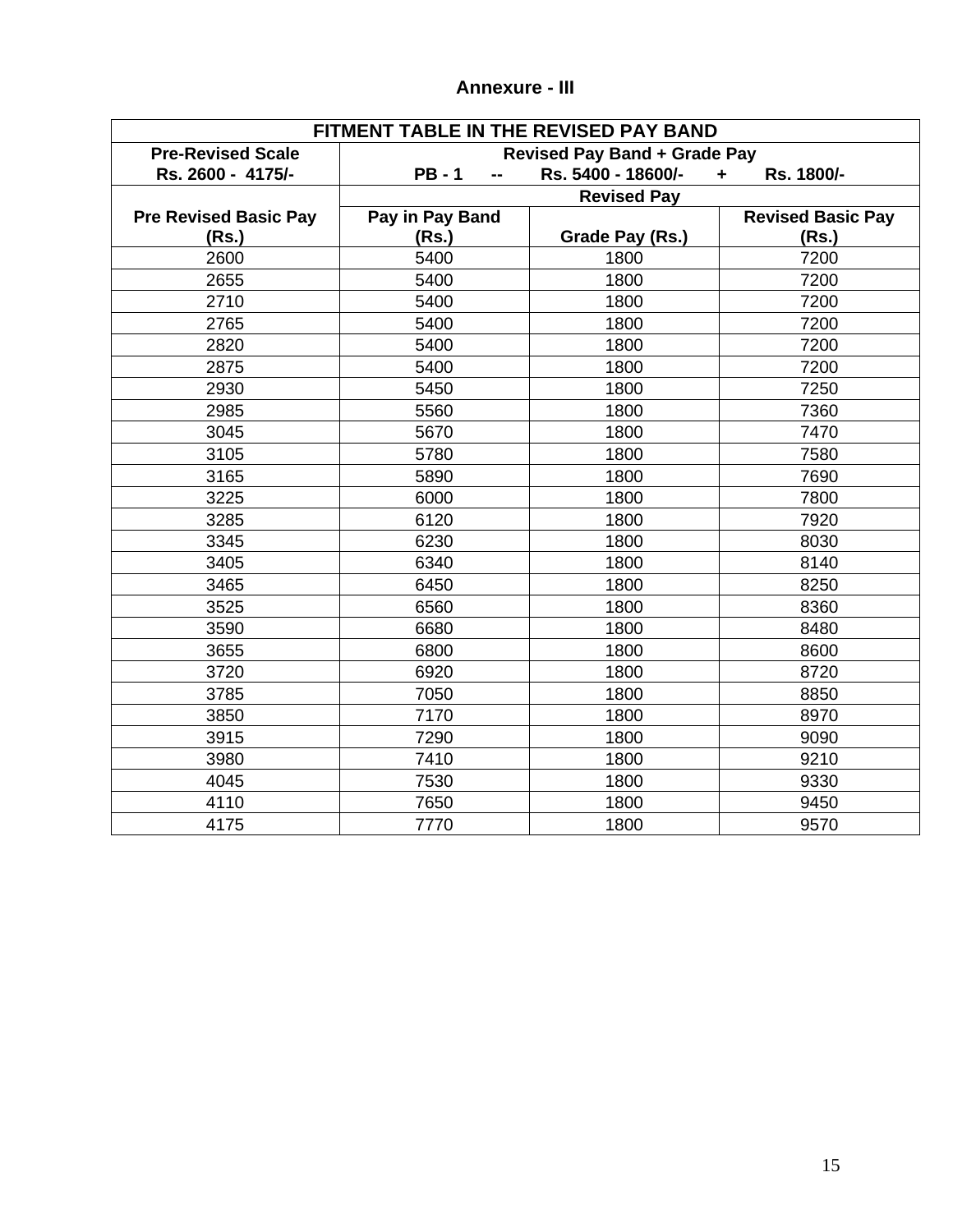| FITMENT TABLE IN THE REVISED PAY BAND |                                     |                    |                          |  |
|---------------------------------------|-------------------------------------|--------------------|--------------------------|--|
| <b>Pre-Revised Scale No. 1</b>        | <b>Revised Pay Band + Grade Pay</b> |                    |                          |  |
| Rs. 2850 - 4400/-                     | $PB - 1$                            | Rs. 5400 - 18600/- | Rs. 1800/-<br>÷          |  |
|                                       |                                     | <b>Revised Pay</b> |                          |  |
| <b>Pre Revised Basic Pay</b>          | Pay in Pay Band                     |                    | <b>Revised Basic Pay</b> |  |
| (Rs.)                                 | (Rs.)                               | Grade Pay (Rs.)    | (Rs.)                    |  |
| 2850                                  | 5400                                | 1800               | 7200                     |  |
| 2910                                  | 5420                                | 1800               | 7220                     |  |
| 2970                                  | 5530                                | 1800               | 7330                     |  |
| 3030                                  | 5640                                | 1800               | 7440                     |  |
| 3095                                  | 5760                                | 1800               | 7560                     |  |
| 3160                                  | 5880                                | 1800               | 7680                     |  |
| 3225                                  | 6000                                | 1800               | 7800                     |  |
| 3290                                  | 6120                                | 1800               | 7920                     |  |
| 3355                                  | 6250                                | 1800               | 8050                     |  |
| 3420                                  | 6370                                | 1800               | 8170                     |  |
| 3485                                  | 6490                                | 1800               | 8290                     |  |
| 3550                                  | 6610                                | 1800               | 8410                     |  |
| 3620                                  | 6740                                | 1800               | 8540                     |  |
| 3690                                  | 6870                                | 1800               | 8670                     |  |
| 3760                                  | 7000                                | 1800               | 8800                     |  |
| 3830                                  | 7130                                | 1800               | 8930                     |  |
| 3900                                  | 7260                                | 1800               | 9060                     |  |
| 3970                                  | 7390                                | 1800               | 9190                     |  |
| 4040                                  | 7520                                | 1800               | 9320                     |  |
| 4110                                  | 7650                                | 1800               | 9450                     |  |
| 4180                                  | 7780                                | 1800               | 9580                     |  |
| 4250                                  | 7910                                | 1800               | 9710                     |  |
| 4325                                  | 8050                                | 1800               | 9850                     |  |
| 4400                                  | 8190                                | 1800               | 9990                     |  |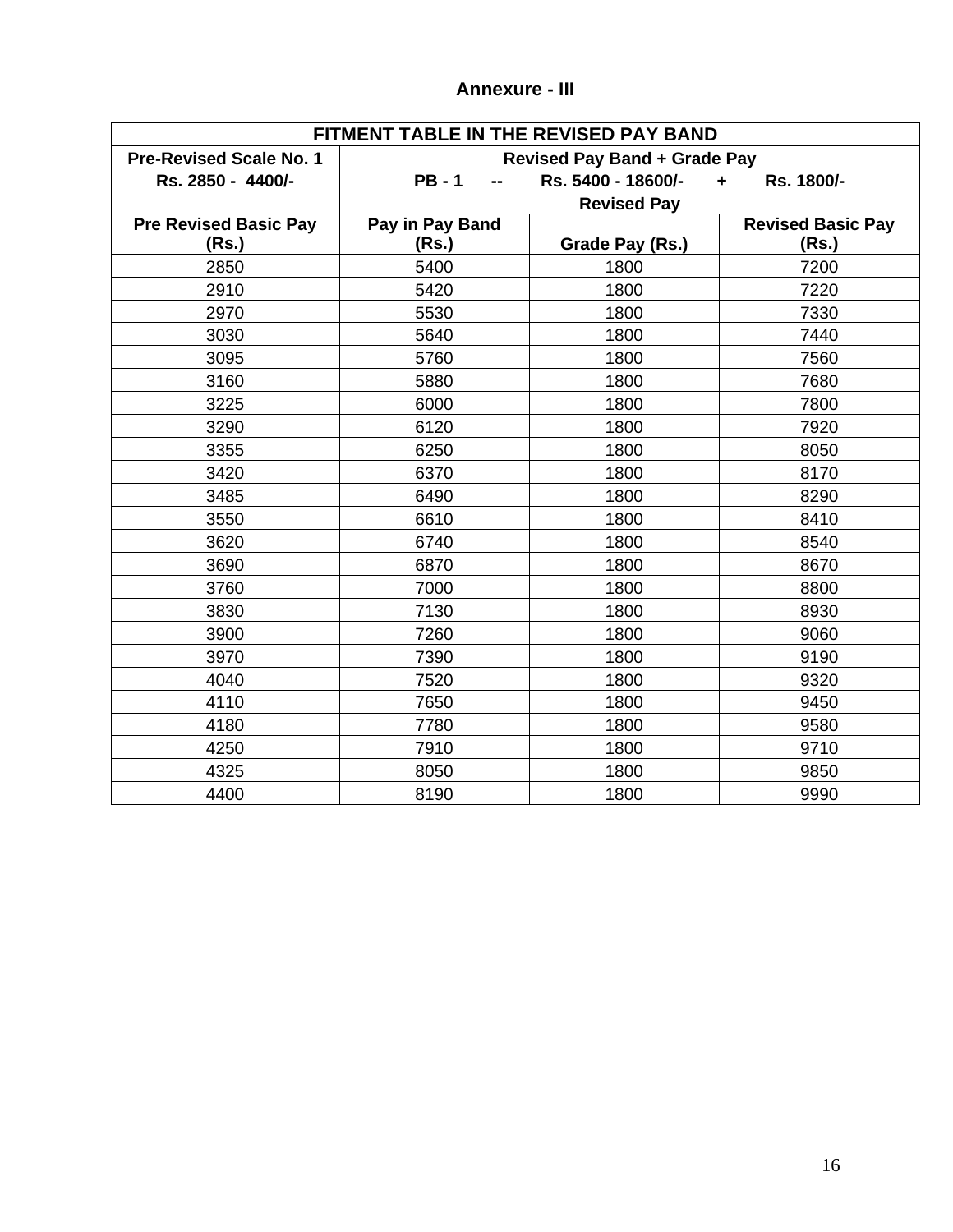| FITMENT TABLE IN THE REVISED PAY BAND |                                                      |                    |                                |
|---------------------------------------|------------------------------------------------------|--------------------|--------------------------------|
| <b>Pre-Revised Scale No. 2</b>        | <b>Revised Pay Band + Grade Pay</b>                  |                    |                                |
| Rs.3000 - 5230/-                      | Rs. 5400 - 18600/-<br><b>PB-1</b><br>Rs. 2100/-<br>٠ |                    |                                |
|                                       |                                                      | <b>Revised Pay</b> |                                |
|                                       |                                                      | <b>Grade Pay</b>   |                                |
| Pre Revised Basic Pay (Rs.)           | Pay in Pay Band (Rs.)                                | (Rs.)              | <b>Revised Basic Pay (Rs.)</b> |
| 3000                                  | 5580                                                 | 2100               | 7680                           |
| 3075                                  | 5720                                                 | 2100               | 7820                           |
| 3150                                  | 5860                                                 | 2100               | 7960                           |
| 3225                                  | 6000                                                 | 2100               | 8100                           |
| 3300                                  | 6140                                                 | 2100               | 8240                           |
| 3375                                  | 6280                                                 | 2100               | 8380                           |
| 3450                                  | 6420                                                 | 2100               | 8520                           |
| 3530                                  | 6570                                                 | 2100               | 8670                           |
| 3610                                  | 6720                                                 | 2100               | 8820                           |
| 3690                                  | 6870                                                 | 2100               | 8970                           |
| 3770                                  | 7020                                                 | 2100               | 9120                           |
| 3850                                  | 7170                                                 | 2100               | 9270                           |
| 3930                                  | 7310                                                 | 2100               | 9410                           |
| 4010                                  | 7460                                                 | 2100               | 9560                           |
| 4090                                  | 7610                                                 | 2100               | 9710                           |
| 4170                                  | 7760                                                 | 2100               | 9860                           |
| 4250                                  | 7910                                                 | 2100               | 10010                          |
| 4330                                  | 8060                                                 | 2100               | 10160                          |
| 4420                                  | 8230                                                 | 2100               | 10330                          |
| 4510                                  | 8390                                                 | 2100               | 10490                          |
| 4600                                  | 8560                                                 | 2100               | 10660                          |
| 4690                                  | 8730                                                 | 2100               | 10830                          |
| 4780                                  | 8900                                                 | 2100               | 11000                          |
| 4870                                  | 9060                                                 | 2100               | 11160                          |
| 4960                                  | 9230                                                 | 2100               | 11330                          |
| 5050                                  | 9400                                                 | 2100               | 11500                          |
| 5140                                  | 9570                                                 | 2100               | 11670                          |
| 5230                                  | 9730                                                 | 2100               | 11830                          |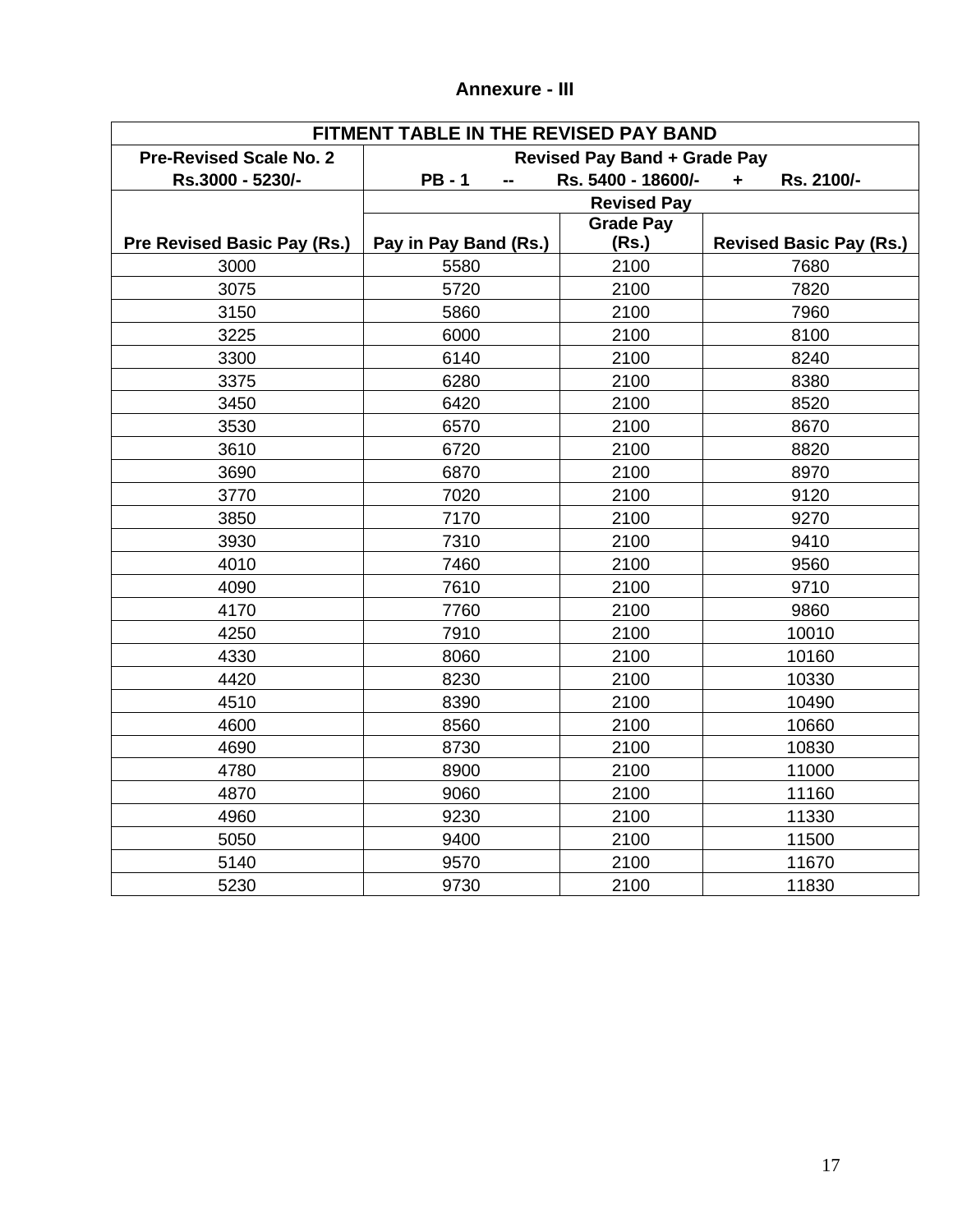| FITMENT TABLE IN THE REVISED PAY BAND |                                     |                    |                          |  |
|---------------------------------------|-------------------------------------|--------------------|--------------------------|--|
| <b>Pre-Revised Scale No. 3</b>        | <b>Revised Pay Band + Grade Pay</b> |                    |                          |  |
| Rs. 3325 - 6325/-                     | <b>PB-1</b>                         | Rs. 5400 - 18600/- | Rs. 2600/-<br>÷          |  |
|                                       |                                     | <b>Revised Pay</b> |                          |  |
| <b>Pre Revised Basic Pay</b>          | Pay in Pay Band                     |                    | <b>Revised Basic Pay</b> |  |
| (Rs.)                                 | (Rs.)                               | Grade Pay (Rs.)    | (Rs.)                    |  |
| 3325                                  | 6190                                | 2600               | 8790                     |  |
| 3415                                  | 6360                                | 2600               | 8960                     |  |
| 3505                                  | 6520                                | 2600               | 9120                     |  |
| 3595                                  | 6690                                | 2600               | 9290                     |  |
| 3685                                  | 6860                                | 2600               | 9460                     |  |
| 3775                                  | 7030                                | 2600               | 9630                     |  |
| 3875                                  | 7210                                | 2600               | 9810                     |  |
| 3975                                  | 7400                                | 2600               | 10000                    |  |
| 4075                                  | 7580                                | 2600               | 10180                    |  |
| 4175                                  | 7770                                | 2600               | 10370                    |  |
| 4275                                  | 7960                                | 2600               | 10560                    |  |
| 4375                                  | 8140                                | 2600               | 10740                    |  |
| 4475                                  | 8330                                | 2600               | 10930                    |  |
| 4575                                  | 8510                                | 2600               | 11110                    |  |
| 4700                                  | 8750                                | 2600               | 11350                    |  |
| 4825                                  | 8980                                | 2600               | 11580                    |  |
| 4950                                  | 9210                                | 2600               | 11810                    |  |
| 5075                                  | 9440                                | 2600               | 12040                    |  |
| 5200                                  | 9680                                | 2600               | 12280                    |  |
| 5325                                  | 9910                                | 2600               | 12510                    |  |
| 5450                                  | 10140                               | 2600               | 12740                    |  |
| 5575                                  | 10370                               | 2600               | 12970                    |  |
| 5700                                  | 10610                               | 2600               | 13210                    |  |
| 5825                                  | 10840                               | 2600               | 13440                    |  |
| 5950                                  | 11070                               | 2600               | 13670                    |  |
| 6075                                  | 11300                               | 2600               | 13900                    |  |
| 6200                                  | 11540                               | 2600               | 14140                    |  |
| 6325                                  | 11770                               | 2600               | 14370                    |  |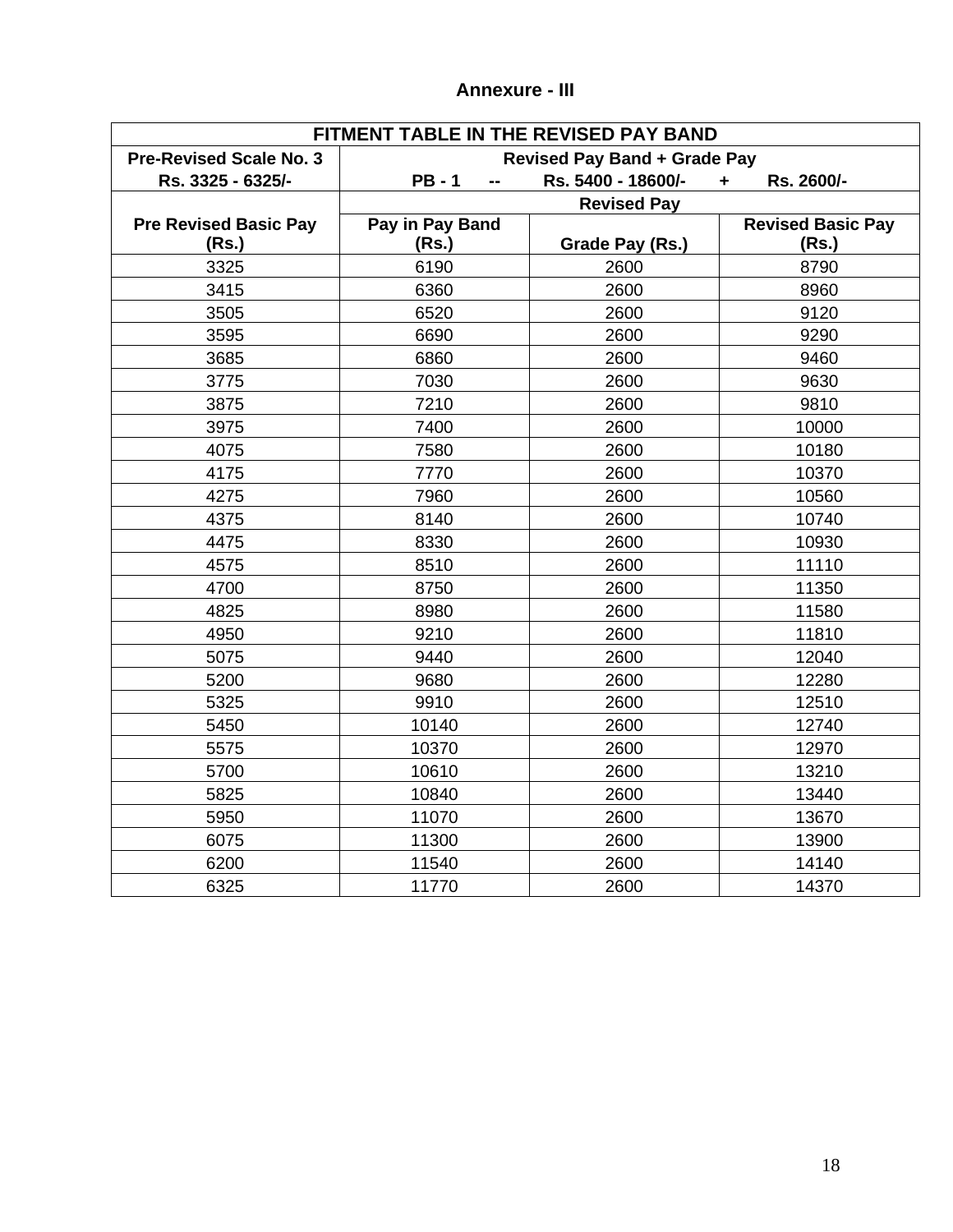| FITMENT TABLE IN THE REVISED PAY BAND |                                     |                    |                          |
|---------------------------------------|-------------------------------------|--------------------|--------------------------|
| <b>Pre-Revised Scale No. 4</b>        | <b>Revised Pay Band + Grade Pay</b> |                    |                          |
| Rs. 3525 - 7050/-                     | <b>PB-1</b>                         | Rs. 5400 - 18600/- | Rs. 2900/-<br>÷          |
|                                       |                                     | <b>Revised Pay</b> |                          |
| <b>Pre Revised Basic Pay</b>          | Pay in Pay Band                     |                    | <b>Revised Basic Pay</b> |
| (Rs.)                                 | (Rs.)                               | Grade Pay (Rs.)    | (Rs.)                    |
| 3525                                  | 6560                                | 2900               | 9460                     |
| 3625                                  | 6750                                | 2900               | 9650                     |
| 3725                                  | 6930                                | 2900               | 9830                     |
| 3825                                  | 7120                                | 2900               | 10020                    |
| 4925                                  | 9170                                | 2900               | 12070                    |
| 4050                                  | 7540                                | 2900               | 10440                    |
| 4175                                  | 7770                                | 2900               | 10670                    |
| 4300                                  | 8000                                | 2900               | 10900                    |
| 4425                                  | 8240                                | 2900               | 11140                    |
| 4550                                  | 8470                                | 2900               | 11370                    |
| 4675                                  | 8700                                | 2900               | 11600                    |
| 4800                                  | 8930                                | 2900               | 11830                    |
| 4925                                  | 9170                                | 2900               | 12070                    |
| 5050                                  | 9400                                | 2900               | 12300                    |
| 5175                                  | 9630                                | 2900               | 12530                    |
| 5300                                  | 9860                                | 2900               | 12760                    |
| 5425                                  | 10100                               | 2900               | 13000                    |
| 5550                                  | 10330                               | 2900               | 13230                    |
| 5700                                  | 10610                               | 2900               | 13510                    |
| 5850                                  | 10890                               | 2900               | 13790                    |
| 6000                                  | 11160                               | 2900               | 14060                    |
| 6150                                  | 11440                               | 2900               | 14340                    |
| 6300                                  | 11720                               | 2900               | 14620                    |
| 6450                                  | 12000                               | 2900               | 14900                    |
| 6600                                  | 12280                               | 2900               | 15180                    |
| 6750                                  | 12560                               | 2900               | 15460                    |
| 6900                                  | 12840                               | 2900               | 15740                    |
| 7050                                  | 13120                               | 2900               | 16020                    |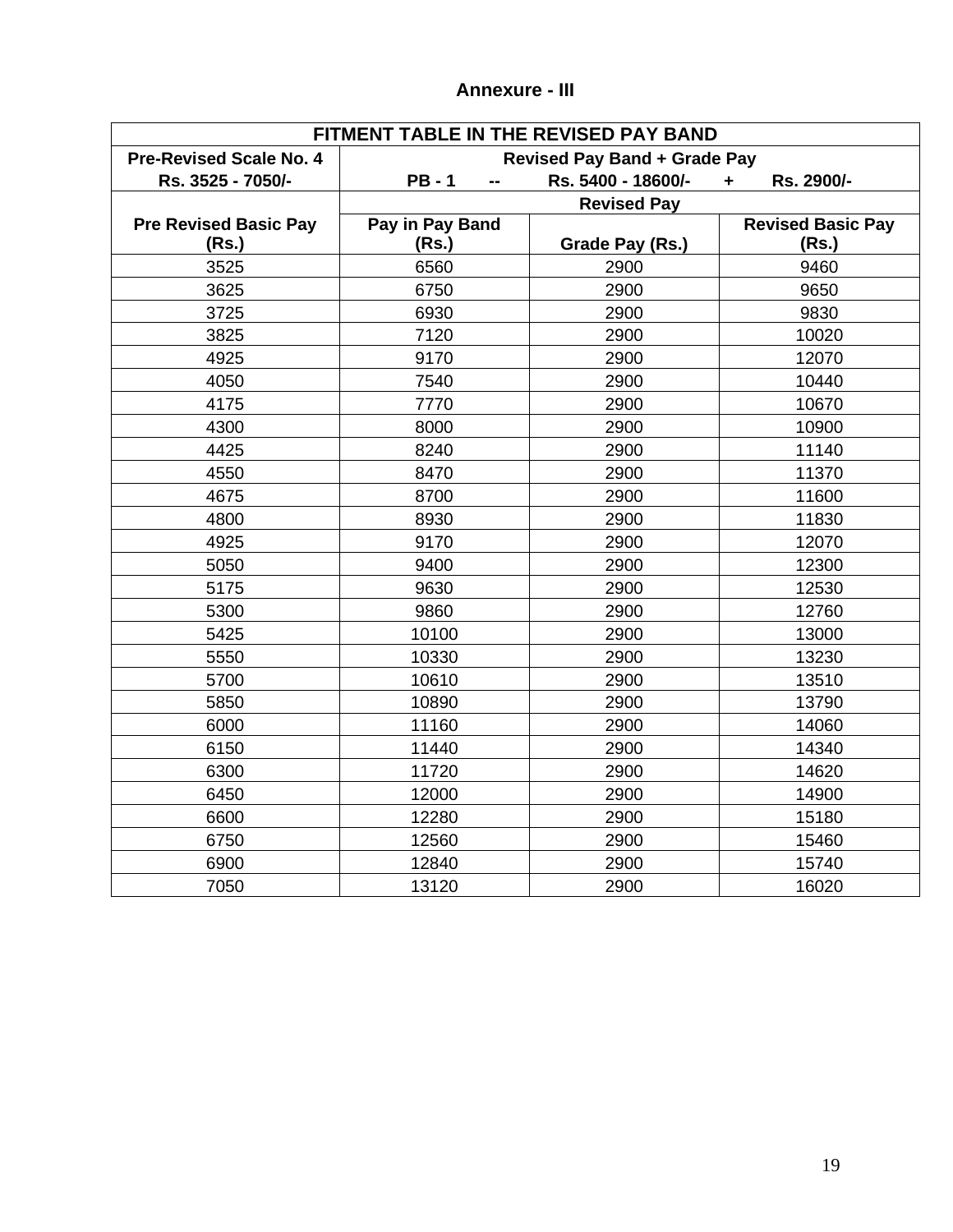| FITMENT TABLE IN THE REVISED PAY BAND |                                     |                    |                          |
|---------------------------------------|-------------------------------------|--------------------|--------------------------|
| <b>Pre-Revised Scale No. 5</b>        | <b>Revised Pay Band + Grade Pay</b> |                    |                          |
| Rs. 3850 - 8075/-                     | $PB - 2$                            | Rs. 7200 - 25400/- | Rs. 3300/-<br>٠          |
|                                       |                                     | <b>Revised Pay</b> |                          |
| <b>Pre Revised Basic Pay</b>          | Pay in Pay Band                     |                    | <b>Revised Basic Pay</b> |
| (Rs.)                                 | (Rs.)                               | Grade Pay (Rs.)    | (Rs.)                    |
| 3850                                  | 7200                                | 3300               | 10500                    |
| 3975                                  | 7400                                | 3300               | 10700                    |
| 4100                                  | 7630                                | 3300               | 10930                    |
| 4225                                  | 7860                                | 3300               | 11160                    |
| 4350                                  | 8100                                | 3300               | 11400                    |
| 4475                                  | 8330                                | 3300               | 11630                    |
| 4600                                  | 8560                                | 3300               | 11860                    |
| 4725                                  | 8790                                | 3300               | 12090                    |
| 4850                                  | 9030                                | 3300               | 12330                    |
| 4975                                  | 9260                                | 3300               | 12560                    |
| 5100                                  | 9490                                | 3300               | 12790                    |
| 5250                                  | 9770                                | 3300               | 13070                    |
| 5400                                  | 10050                               | 3300               | 13350                    |
| 5550                                  | 10330                               | 3300               | 13630                    |
| 5700                                  | 10610                               | 3300               | 13910                    |
| 5850                                  | 10890                               | 3300               | 14190                    |
| 6025                                  | 11210                               | 3300               | 14510                    |
| 6200                                  | 11540                               | 3300               | 14840                    |
| 6375                                  | 11860                               | 3300               | 15160                    |
| 6550                                  | 12190                               | 3300               | 15490                    |
| 6725                                  | 12510                               | 3300               | 15810                    |
| 6900                                  | 12840                               | 3300               | 16140                    |
| 7075                                  | 13160                               | 3300               | 16460                    |
| 7275                                  | 13540                               | 3300               | 16840                    |
| 7475                                  | 13910                               | 3300               | 17210                    |
| 7675                                  | 14280                               | 3300               | 17580                    |
| 7875                                  | 14650                               | 3300               | 17950                    |
| 8075                                  | 15020                               | 3300               | 18320                    |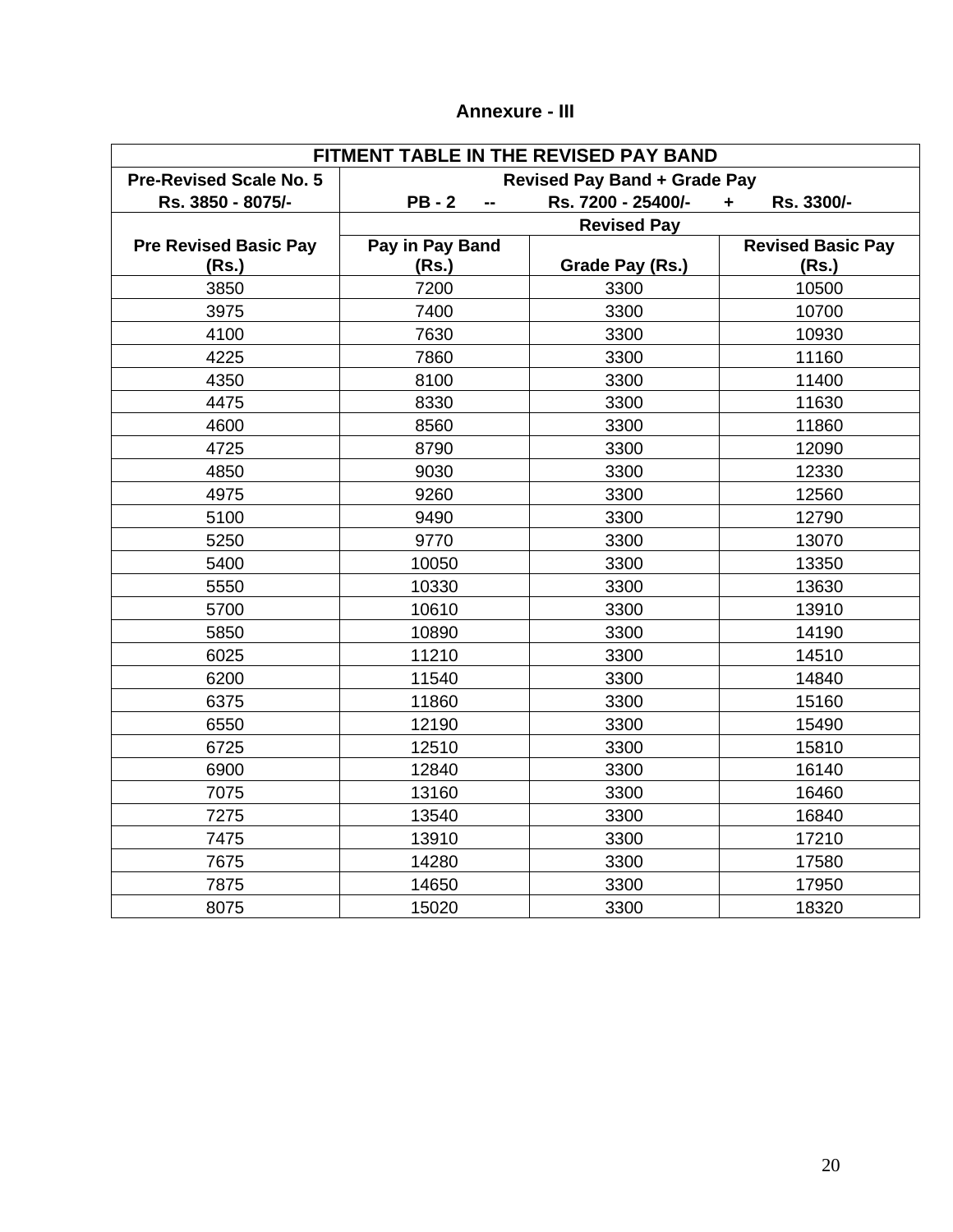| FITMENT TABLE IN THE REVISED PAY BAND |                                     |                    |                          |
|---------------------------------------|-------------------------------------|--------------------|--------------------------|
| <b>Pre-Revised Scale No. 6</b>        | <b>Revised Pay Band + Grade Pay</b> |                    |                          |
| Rs. 4125 - 9700/-                     | <b>PB-2</b>                         | Rs. 7200 - 25400/- | Rs. 3900/-<br>÷          |
|                                       | <b>Revised Pay</b>                  |                    |                          |
| <b>Pre Revised Basic Pay</b>          | Pay in Pay Band                     |                    | <b>Revised Basic Pay</b> |
| (Rs.)                                 | (Rs.)                               | Grade Pay (Rs.)    | (Rs.)                    |
| 4125                                  | 7680                                | 3900               | 11580                    |
| 4275                                  | 7960                                | 3900               | 11860                    |
| 4425                                  | 8240                                | 3900               | 12140                    |
| 4575                                  | 8510                                | 3900               | 12410                    |
| 4750                                  | 8840                                | 3900               | 12740                    |
| 4925                                  | 9170                                | 3900               | 13070                    |
| 5100                                  | 9490                                | 3900               | 13390                    |
| 5275                                  | 9820                                | 3900               | 13720                    |
| 5450                                  | 10140                               | 3900               | 14040                    |
| 5650                                  | 10510                               | 3900               | 14410                    |
| 5850                                  | 10890                               | 3900               | 14790                    |
| 6050                                  | 11260                               | 3900               | 15160                    |
| 6250                                  | 11630                               | 3900               | 15530                    |
| 6450                                  | 12000                               | 3900               | 15900                    |
| 6650                                  | 12370                               | 3900               | 16270                    |
| 6850                                  | 12750                               | 3900               | 16650                    |
| 7050                                  | 13120                               | 3900               | 17020                    |
| 7250                                  | 13490                               | 3900               | 17390                    |
| 7450                                  | 13860                               | 3900               | 17760                    |
| 7675                                  | 14280                               | 3900               | 18180                    |
| 7900                                  | 14700                               | 3900               | 18600                    |
| 8125                                  | 15120                               | 3900               | 19020                    |
| 8350                                  | 15540                               | 3900               | 19440                    |
| 8575                                  | 15950                               | 3900               | 19850                    |
| 8800                                  | 16370                               | 3900               | 20270                    |
| 9025                                  | 16790                               | 3900               | 20690                    |
| 9250                                  | 17210                               | 3900               | 21110                    |
| 9475                                  | 17630                               | 3900               | 21530                    |
| 9700                                  | 18050                               | 3900               | 21950                    |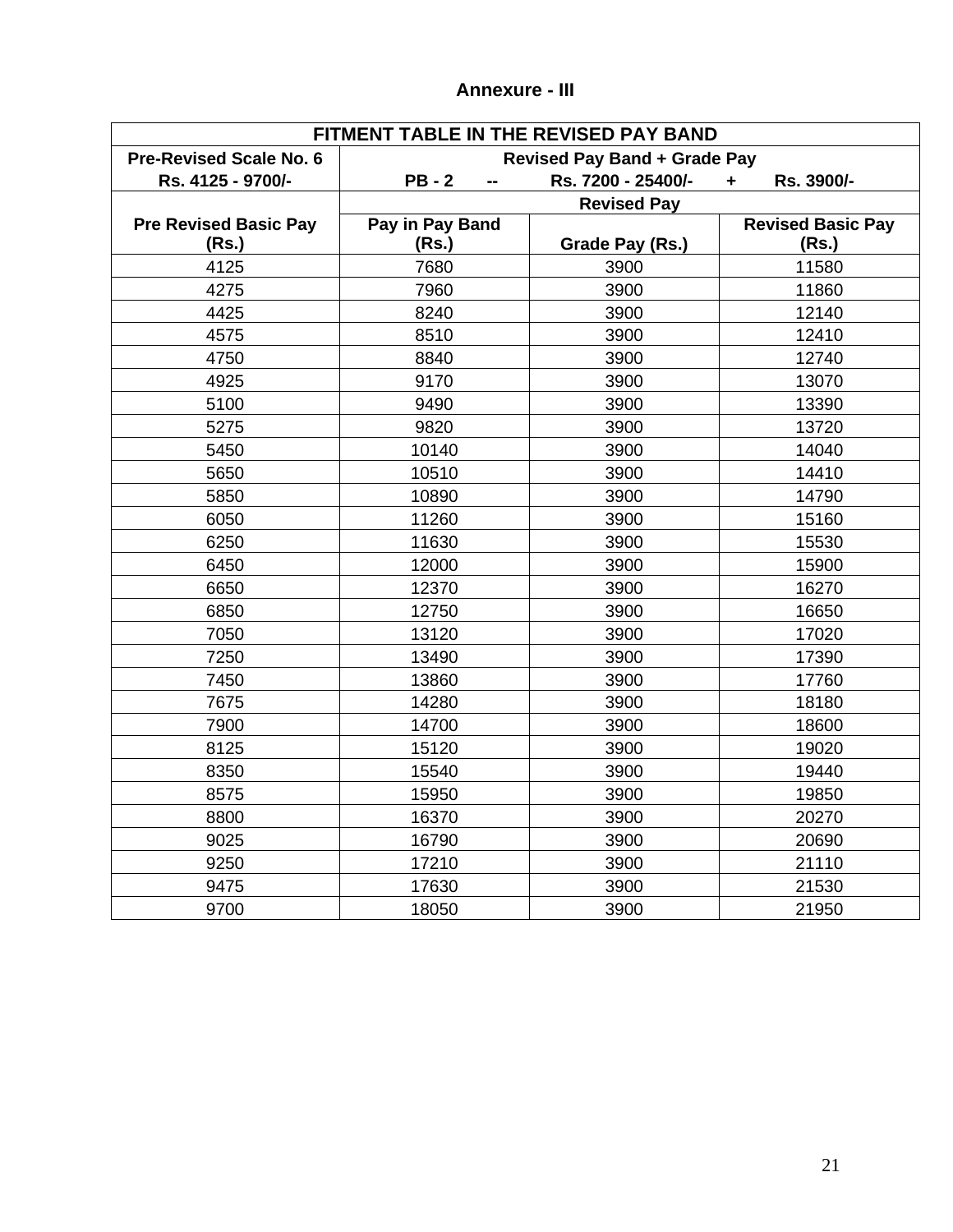| <b>Annexure - III</b> |  |
|-----------------------|--|
|-----------------------|--|

| FITMENT TABLE IN THE REVISED PAY BAND |                                     |                    |                          |  |
|---------------------------------------|-------------------------------------|--------------------|--------------------------|--|
| <b>Pre-Revised Scale No. 7</b>        | <b>Revised Pay Band + Grade Pay</b> |                    |                          |  |
| Rs. 4525 - 10175/-                    | $PB - 2$                            | Rs. 7200 - 25400/- | Rs. 4100/-               |  |
|                                       |                                     | <b>Revised Pay</b> |                          |  |
| <b>Pre Revised Basic Pay</b>          | Pay in Pay Band                     |                    | <b>Revised Basic Pay</b> |  |
| (Rs.)                                 | (Rs.)                               | Grade Pay (Rs.)    | (Rs.)                    |  |
| 4525                                  | 8420                                | 4100               | 12520                    |  |
| 4700                                  | 8750                                | 4100               | 12850                    |  |
| 4875                                  | 9070                                | 4100               | 13170                    |  |
| 5050                                  | 9400                                | 4100               | 13500                    |  |
| 5225                                  | 9720                                | 4100               | 13820                    |  |
| 5425                                  | 10100                               | 4100               | 14200                    |  |
| 5625                                  | 10470                               | 4100               | 14570                    |  |
| 5825                                  | 10840                               | 4100               | 14940                    |  |
| 6025                                  | 11210                               | 4100               | 15310                    |  |
| 6225                                  | 11580                               | 4100               | 15680                    |  |
| 6425                                  | 11960                               | 4100               | 16060                    |  |
| 6625                                  | 12330                               | 4100               | 16430                    |  |
| 6825                                  | 12700                               | 4100               | 16800                    |  |
| 7025                                  | 13070                               | 4100               | 17170                    |  |
| 7225                                  | 13440                               | 4100               | 17540                    |  |
| 7425                                  | 13820                               | 4100               | 17920                    |  |
| 7650                                  | 14230                               | 4100               | 18330                    |  |
| 7875                                  | 14650                               | 4100               | 18750                    |  |
| 8100                                  | 15070                               | 4100               | 19170                    |  |
| 8325                                  | 15490                               | 4100               | 19590                    |  |
| 8550                                  | 15910                               | 4100               | 20010                    |  |
| 8775                                  | 16330                               | 4100               | 20430                    |  |
| 9000                                  | 16740                               | 4100               | 20840                    |  |
| 9225                                  | 17160                               | 4100               | 21260                    |  |
| 9450                                  | 17580                               | 4100               | 21680                    |  |
| 9675                                  | 18000                               | 4100               | 22100                    |  |
| 9925                                  | 18470                               | 4100               | 22570                    |  |
| 10175                                 | 18930                               | 4100               | 23030                    |  |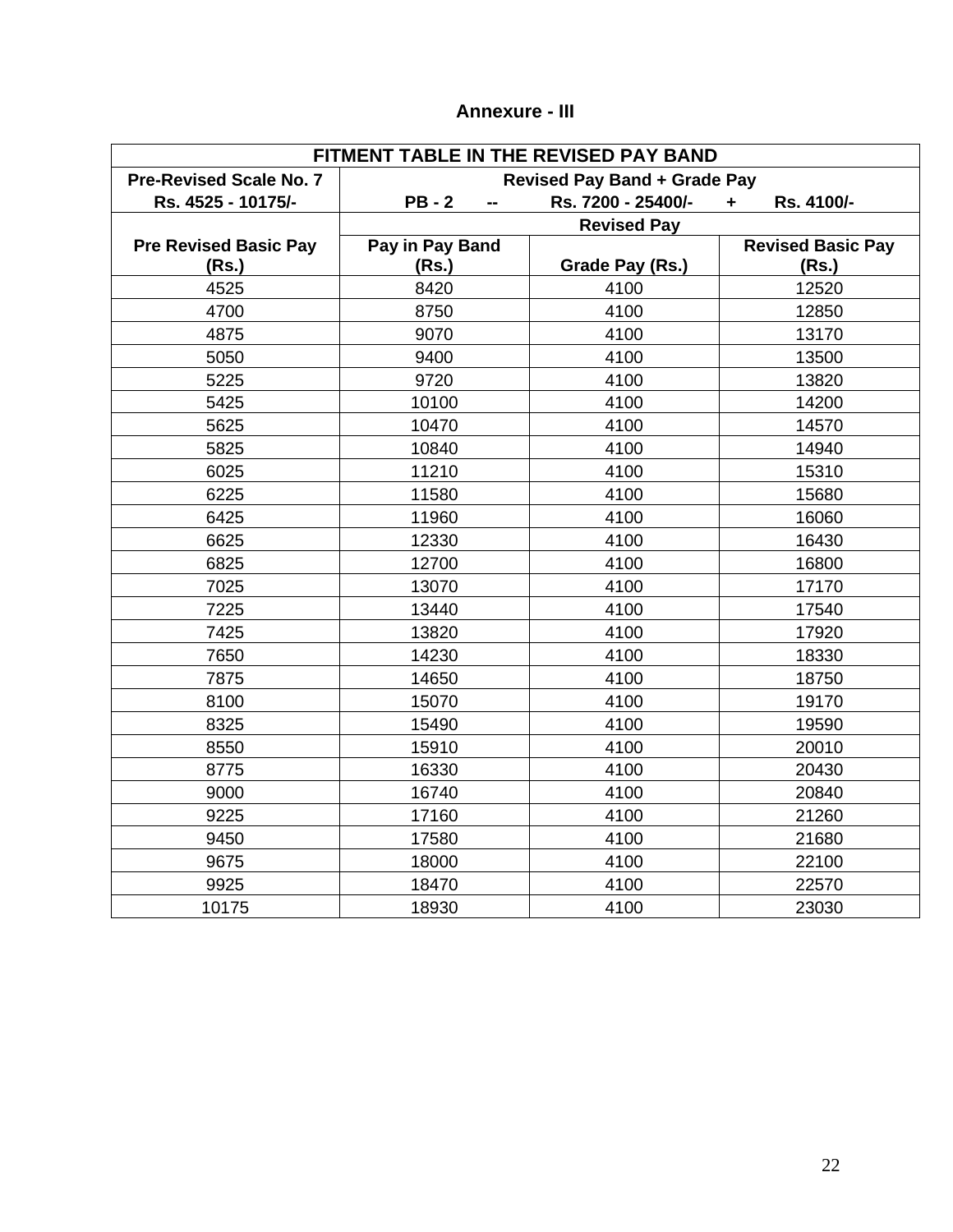| <b>Annexure - III</b> |  |
|-----------------------|--|
|-----------------------|--|

| FITMENT TABLE IN THE REVISED PAY BAND |                                     |                    |                          |
|---------------------------------------|-------------------------------------|--------------------|--------------------------|
| <b>Pre-Revised Scale No. 8</b>        | <b>Revised Pay Band + Grade Pay</b> |                    |                          |
| Rs. 4800 - 10925/-                    | $PB - 3$                            | Rs. 9000 - 28300/- | Rs. 4400/-               |
|                                       |                                     | <b>Revised Pay</b> |                          |
| <b>Pre Revised Basic Pay</b>          | Pay in Pay Band                     |                    | <b>Revised Basic Pay</b> |
| (Rs.)                                 | (Rs.)                               | Grade Pay (Rs.)    | (Rs.)                    |
| 4800                                  | 9000                                | 4400               | 13400                    |
| 4975                                  | 9260                                | 4400               | 13660                    |
| 5150                                  | 9580                                | 4400               | 13980                    |
| 5350                                  | 9960                                | 4400               | 14360                    |
| 5550                                  | 10330                               | 4400               | 14730                    |
| 5750                                  | 10700                               | 4400               | 15100                    |
| 5950                                  | 11070                               | 4400               | 15470                    |
| 6150                                  | 11440                               | 4400               | 15840                    |
| 6375                                  | 11860                               | 4400               | 16260                    |
| 6600                                  | 12280                               | 4400               | 16680                    |
| 6825                                  | 12700                               | 4400               | 17100                    |
| 7050                                  | 13120                               | 4400               | 17520                    |
| 7275                                  | 13540                               | 4400               | 17940                    |
| 7500                                  | 13950                               | 4400               | 18350                    |
| 7725                                  | 14370                               | 4400               | 18770                    |
| 7950                                  | 14790                               | 4400               | 19190                    |
| 8175                                  | 15210                               | 4400               | 19610                    |
| 8425                                  | 15680                               | 4400               | 20080                    |
| 8675                                  | 16140                               | 4400               | 20540                    |
| 8925                                  | 16610                               | 4400               | 21010                    |
| 9175                                  | 17070                               | 4400               | 21470                    |
| 9425                                  | 17540                               | 4400               | 21940                    |
| 9675                                  | 18000                               | 4400               | 22400                    |
| 9925                                  | 18470                               | 4400               | 22870                    |
| 10175                                 | 18930                               | 4400               | 23330                    |
| 10425                                 | 19400                               | 4400               | 23800                    |
| 10675                                 | 19860                               | 4400               | 24260                    |
| 10925                                 | 20330                               | 4400               | 24730                    |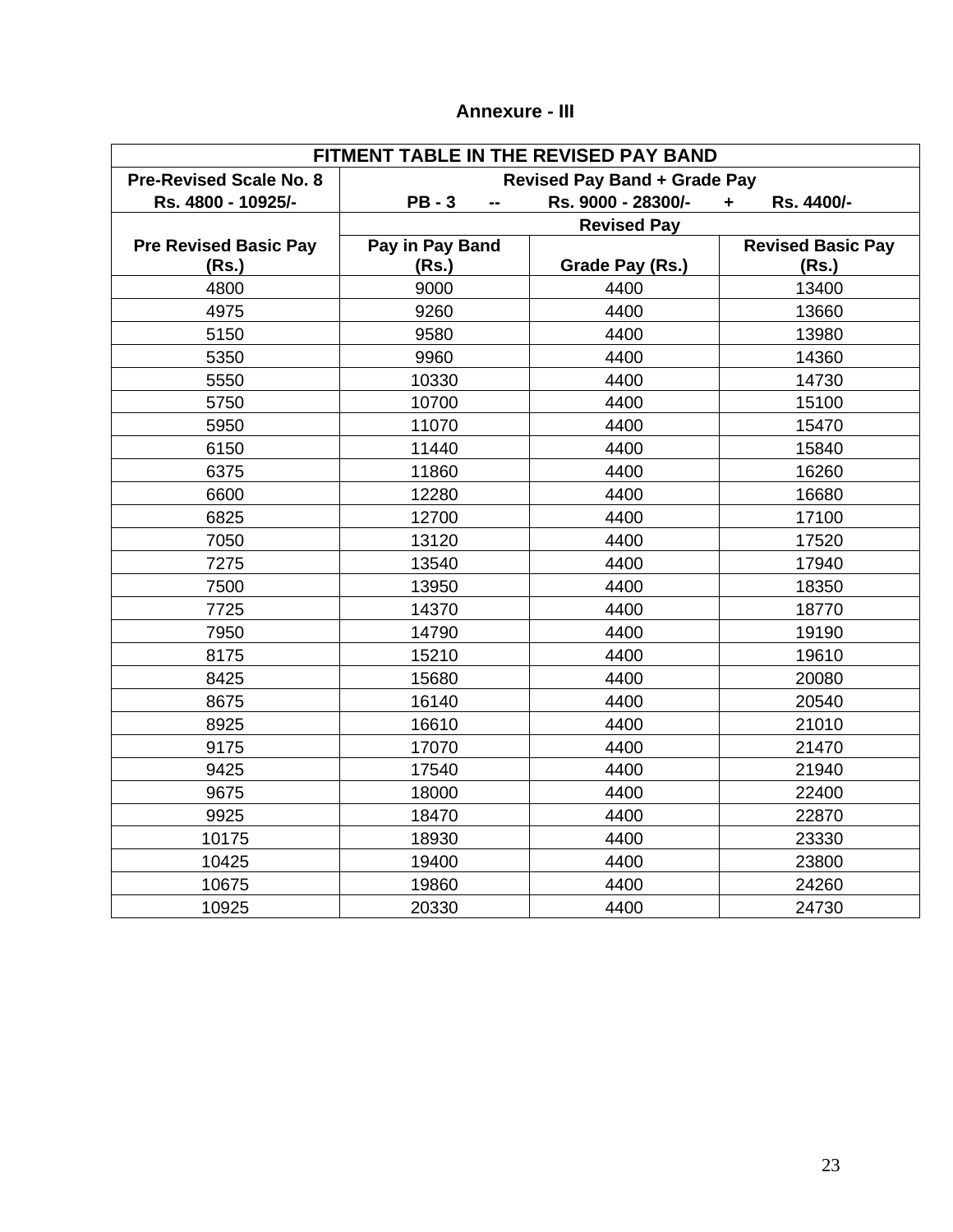| FITMENT TABLE IN THE REVISED PAY BAND |                                     |                                 |                          |
|---------------------------------------|-------------------------------------|---------------------------------|--------------------------|
| <b>Pre-Revised Scale No. 9</b>        | <b>Revised Pay Band + Grade Pay</b> |                                 |                          |
| Rs. 5000 - 11325/-                    | $PB - 3$                            | Rs. 9000 - 28300/- + Rs. 4600/- |                          |
|                                       |                                     | <b>Revised Pay</b>              |                          |
| <b>Pre Revised Basic Pay</b>          | Pay in Pay Band                     |                                 | <b>Revised Basic Pay</b> |
| (Rs.)                                 | (Rs.)                               | Grade Pay (Rs.)                 | (Rs.)                    |
| 5000                                  | 9300                                | 4600                            | 13900                    |
| 5200                                  | 9680                                | 4600                            | 14280                    |
| 5400                                  | 10050                               | 4600                            | 14650                    |
| 5600                                  | 10420                               | 4600                            | 15020                    |
| 5800                                  | 10790                               | 4600                            | 15390                    |
| 6000                                  | 11160                               | 4600                            | 15760                    |
| 6225                                  | 11580                               | 4600                            | 16180                    |
| 6450                                  | 12000                               | 4600                            | 16600                    |
| 6675                                  | 12420                               | 4600                            | 17020                    |
| 6900                                  | 12840                               | 4600                            | 17440                    |
| 7125                                  | 13260                               | 4600                            | 17860                    |
| 7350                                  | 13680                               | 4600                            | 18280                    |
| 7575                                  | 14090                               | 4600                            | 18690                    |
| 7800                                  | 14510                               | 4600                            | 19110                    |
| 8025                                  | 14930                               | 4600                            | 19530                    |
| 8275                                  | 15400                               | 4600                            | 20000                    |
| 8525                                  | 15860                               | 4600                            | 20460                    |
| 8775                                  | 16330                               | 4600                            | 20930                    |
| 9025                                  | 16790                               | 4600                            | 21390                    |
| 9275                                  | 17260                               | 4600                            | 21860                    |
| 9525                                  | 17720                               | 4600                            | 22320                    |
| 9775                                  | 18190                               | 4600                            | 22790                    |
| 10025                                 | 18650                               | 4600                            | 23250                    |
| 10275                                 | 19120                               | 4600                            | 23720                    |
| 10525                                 | 19580                               | 4600                            | 24180                    |
| 10775                                 | 20050                               | 4600                            | 24650                    |
| 11050                                 | 20560                               | 4600                            | 25160                    |
| 11325                                 | 21070                               | 4600                            | 25670                    |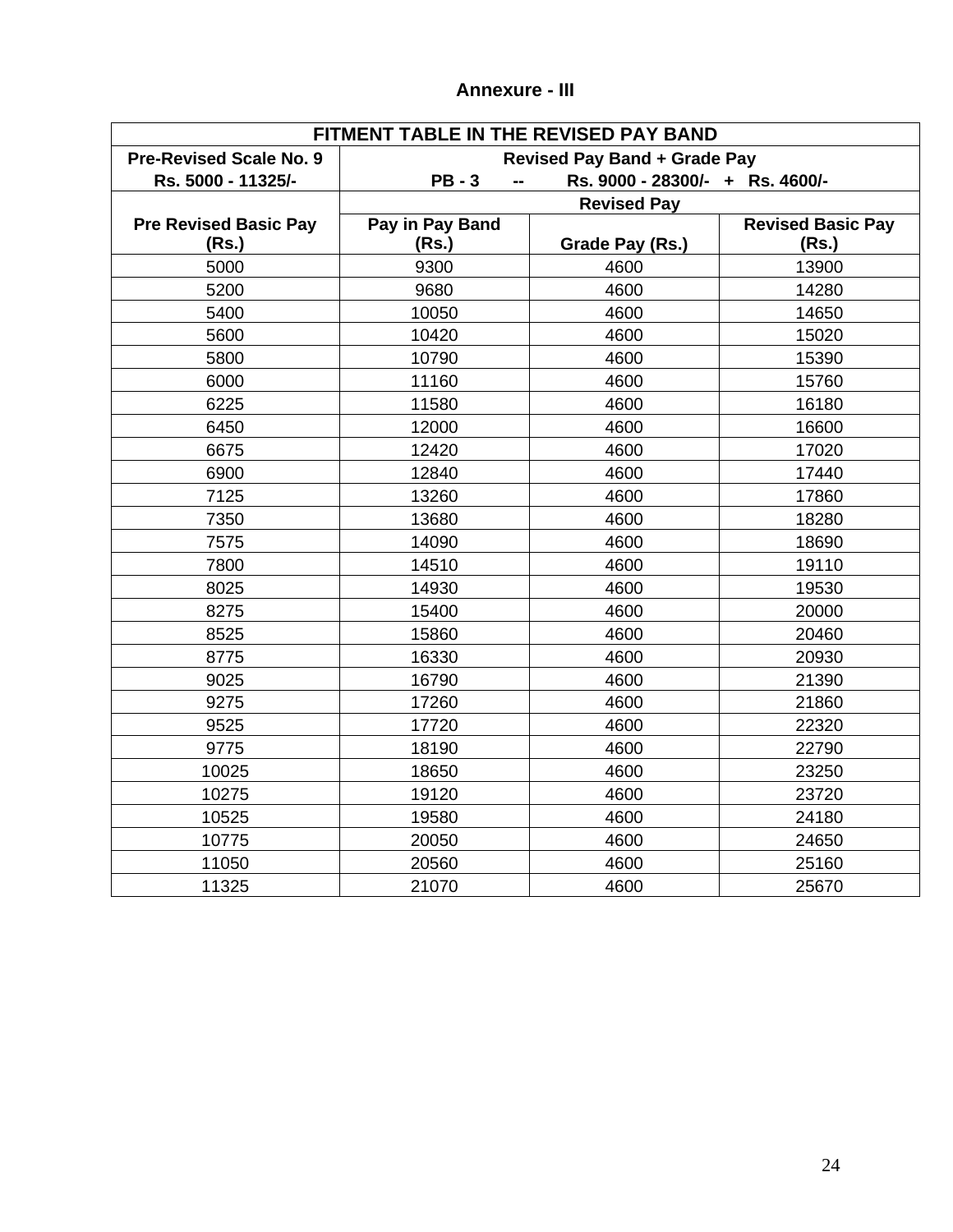| FITMENT TABLE IN THE REVISED PAY BAND |                                     |                                 |                          |
|---------------------------------------|-------------------------------------|---------------------------------|--------------------------|
| Pre-Revised Scale No. 10              | <b>Revised Pay Band + Grade Pay</b> |                                 |                          |
| Rs. 6000 - 12000/-                    | $PB - 3$                            | Rs. 9000 - 28300/- + Rs. 4800/- |                          |
|                                       |                                     | <b>Revised Pay</b>              |                          |
| <b>Pre Revised Basic Pay</b>          | Pay in Pay Band                     |                                 | <b>Revised Basic Pay</b> |
| (Rs.)                                 | (Rs.)                               | Grade Pay (Rs.)                 | (Rs.)                    |
| 6000                                  | 11160                               | 4800                            | 15960                    |
| 6225                                  | 11580                               | 4800                            | 16380                    |
| 6450                                  | 12000                               | 4800                            | 16800                    |
| 6675                                  | 12420                               | 4800                            | 17220                    |
| 6900                                  | 12840                               | 4800                            | 17640                    |
| 7125                                  | 13260                               | 4800                            | 18060                    |
| 7350                                  | 13680                               | 4800                            | 18480                    |
| 7575                                  | 14090                               | 4800                            | 18890                    |
| 7800                                  | 14510                               | 4800                            | 19310                    |
| 8050                                  | 14980                               | 4800                            | 19780                    |
| 8300                                  | 15440                               | 4800                            | 20240                    |
| 8550                                  | 15910                               | 4800                            | 20710                    |
| 8800                                  | 16370                               | 4800                            | 21170                    |
| 9050                                  | 16840                               | 4800                            | 21640                    |
| 9300                                  | 17300                               | 4800                            | 22100                    |
| 9550                                  | 17770                               | 4800                            | 22570                    |
| 9800                                  | 18230                               | 4800                            | 23030                    |
| 10075                                 | 18740                               | 4800                            | 23540                    |
| 10350                                 | 19260                               | 4800                            | 24060                    |
| 10625                                 | 19770                               | 4800                            | 24570                    |
| 10900                                 | 20280                               | 4800                            | 25080                    |
| 11175                                 | 20790                               | 4800                            | 25590                    |
| 11450                                 | 21300                               | 4800                            | 26100                    |
| 11725                                 | 21810                               | 4800                            | 26610                    |
| 12000                                 | 22320                               | 4800                            | 27120                    |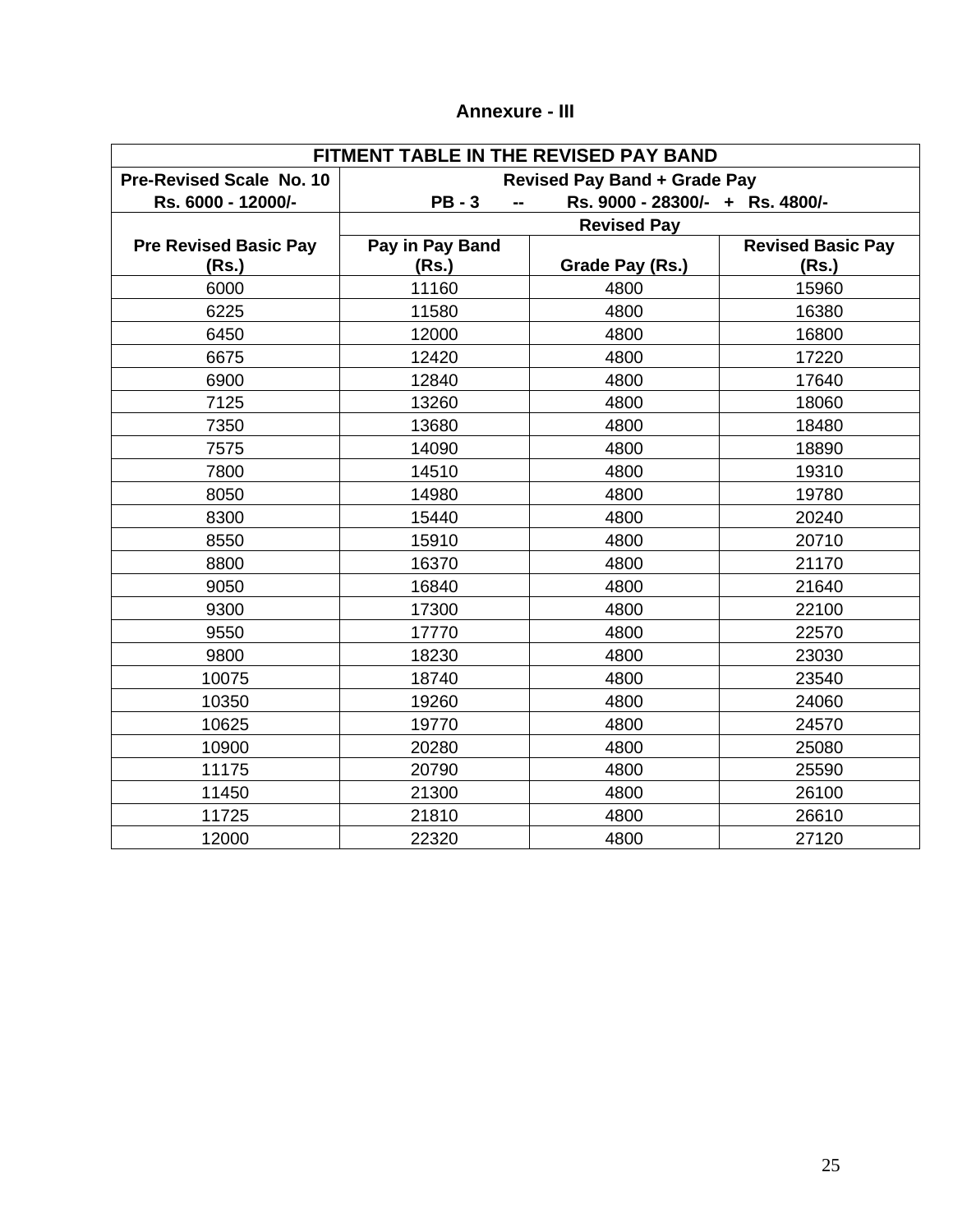| FITMENT TABLE IN THE REVISED PAY BAND |                                     |                    |                          |  |
|---------------------------------------|-------------------------------------|--------------------|--------------------------|--|
| <b>Pre-Revised Scale</b>              | <b>Revised Pay Band + Grade Pay</b> |                    |                          |  |
| Rs. 8000 - 13500/-                    | Rs. 15600 - 39100/- + Rs. 5400/-    |                    |                          |  |
|                                       |                                     | <b>Revised Pay</b> |                          |  |
| <b>Pre Revised Basic Pay</b>          | Pay in Pay Band                     |                    | <b>Revised Basic Pay</b> |  |
| (Rs.)                                 | (Rs.)                               | Grade Pay (Rs.)    | (Rs.)                    |  |
| 8000                                  | 15600                               | 5400               | 21000                    |  |
| 8275                                  | 15600                               | 5400               | 21000                    |  |
| 8550                                  | 15910                               | 5400               | 21310                    |  |
| 8825                                  | 16420                               | 5400               | 21820                    |  |
| 9100                                  | 16930                               | 5400               | 22330                    |  |
| 9375                                  | 17440                               | 5400               | 22840                    |  |
| 9650                                  | 17950                               | 5400               | 23350                    |  |
| 9925                                  | 18470                               | 5400               | 23870                    |  |
| 10200                                 | 18980                               | 5400               | 24380                    |  |
| 10475                                 | 19490                               | 5400               | 24890                    |  |
| 10750                                 | 20000                               | 5400               | 25400                    |  |
| 11025                                 | 20510                               | 5400               | 25910                    |  |
| 11300                                 | 21020                               | 5400               | 26420                    |  |
| 11575                                 | 21530                               | 5400               | 26930                    |  |
| 11850                                 | 22050                               | 5400               | 27450                    |  |
| 12125                                 | 22560                               | 5400               | 27960                    |  |
| 12400                                 | 23070                               | 5400               | 28470                    |  |
| 12675                                 | 23580                               | 5400               | 28980                    |  |
| 12950                                 | 24090                               | 5400               | 29490                    |  |
| 13225                                 | 24600                               | 5400               | 30000                    |  |
| 13500                                 | 25110                               | 5400               | 30510                    |  |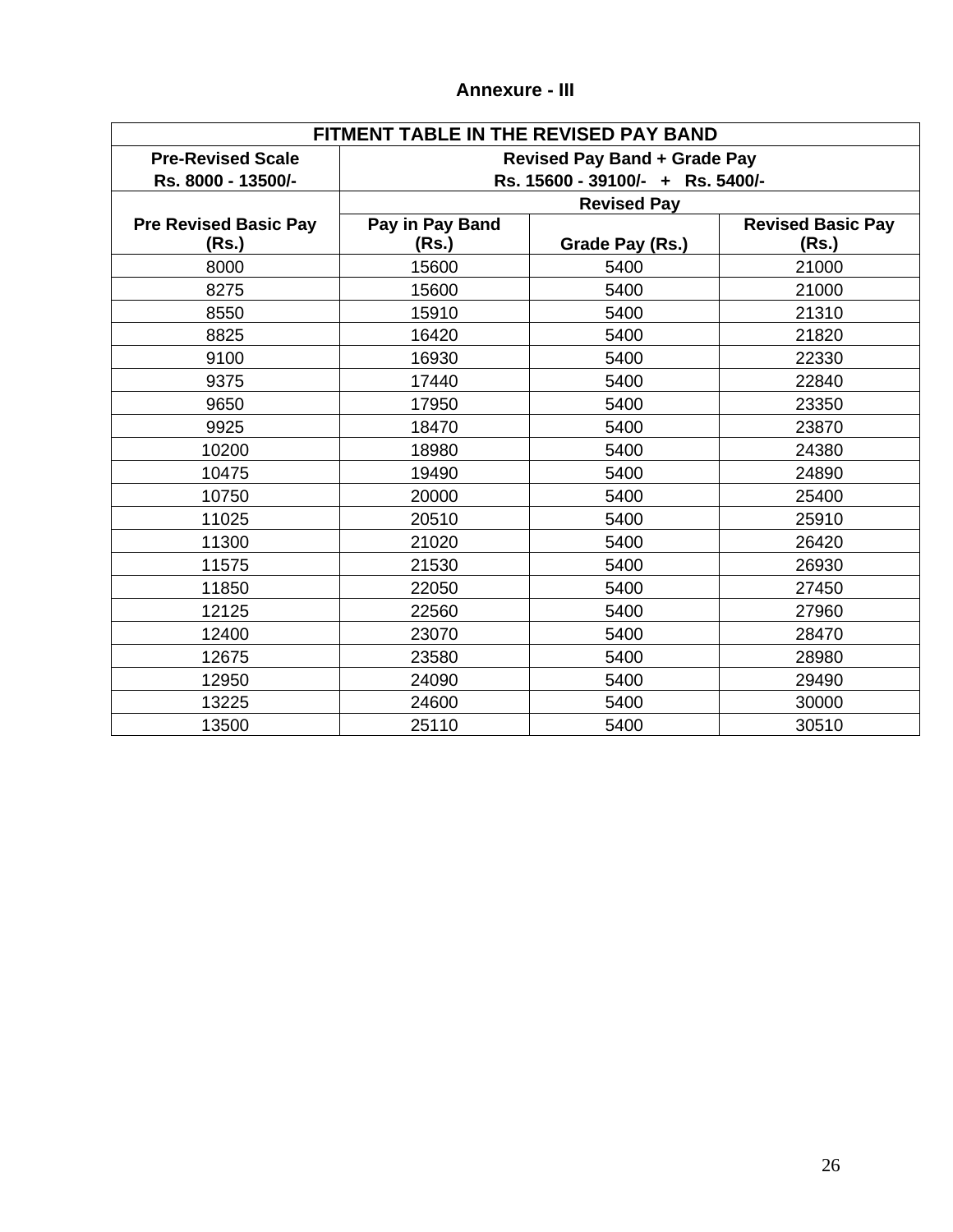| FITMENT TABLE IN THE REVISED PAY BAND |                                     |                                  |                          |  |  |
|---------------------------------------|-------------------------------------|----------------------------------|--------------------------|--|--|
| <b>Pre-Revised Scale</b>              | <b>Revised Pay Band + Grade Pay</b> |                                  |                          |  |  |
| Rs. 10000 - 15525/-                   |                                     | Rs. 15600 - 39100/- + Rs. 6600/- |                          |  |  |
|                                       | <b>Revised Pay</b>                  |                                  |                          |  |  |
| <b>Pre Revised Basic Pay</b>          | Pay in Pay Band                     |                                  | <b>Revised Basic Pay</b> |  |  |
| (Rs.)                                 | (Rs.)                               | Grade Pay (Rs.)                  | (Rs.)                    |  |  |
| 10000                                 | 18600                               | 6600                             | 25200                    |  |  |
| 10325                                 | 19210                               | 6600                             | 25810                    |  |  |
| 10650                                 | 19810                               | 6600                             | 26410                    |  |  |
| 10975                                 | 20420                               | 6600                             | 27020                    |  |  |
| 11300                                 | 21020                               | 6600                             | 27620                    |  |  |
| 11625                                 | 21630                               | 6600                             | 28230                    |  |  |
| 11950                                 | 22230                               | 6600                             | 28830                    |  |  |
| 12275                                 | 22840                               | 6600                             | 29440                    |  |  |
| 12600                                 | 23440                               | 6600                             | 30040                    |  |  |
| 12925                                 | 24050                               | 6600                             | 30650                    |  |  |
| 13250                                 | 24650                               | 6600                             | 31250                    |  |  |
| 13575                                 | 25250                               | 6600                             | 31850                    |  |  |
| 13900                                 | 25860                               | 6600                             | 32460                    |  |  |
| 14225                                 | 26460                               | 6600                             | 33060                    |  |  |
| 14550                                 | 27070                               | 6600                             | 33670                    |  |  |
| 14875                                 | 27670                               | 6600                             | 34270                    |  |  |
| 15200                                 | 28280                               | 6600                             | 34880                    |  |  |
| 15525                                 | 28880                               | 6600                             | 35480                    |  |  |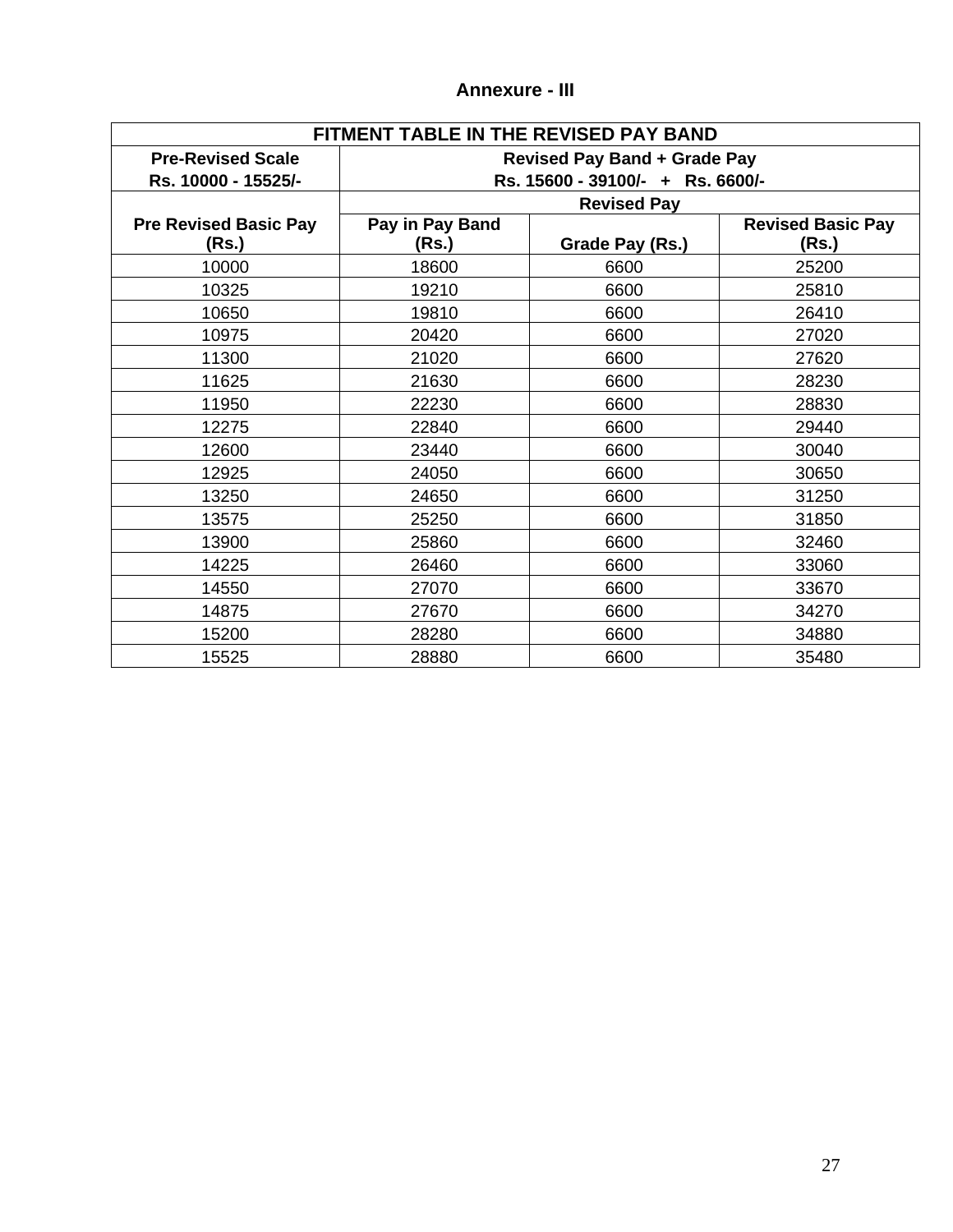| FITMENT TABLE IN THE REVISED PAY BAND |                                     |                                  |                          |  |
|---------------------------------------|-------------------------------------|----------------------------------|--------------------------|--|
| <b>Pre-Revised Scale</b>              | <b>Revised Pay Band + Grade Pay</b> |                                  |                          |  |
| Rs. 12000 - 18000/-                   |                                     | Rs. 15600 - 39100/- + Rs. 7600/- |                          |  |
|                                       |                                     | <b>Revised Pay</b>               |                          |  |
| <b>Pre Revised Basic Pay</b>          | Pay in Pay Band                     |                                  | <b>Revised Basic Pay</b> |  |
| (Rs.)                                 | (Rs.)                               | Grade Pay (Rs.)                  | (Rs.)                    |  |
| 12000                                 | 22320                               | 7600                             | 29920                    |  |
| 12375                                 | 23020                               | 7600                             | 30620                    |  |
| 12750                                 | 23720                               | 7600                             | 31320                    |  |
| 13125                                 | 24420                               | 7600                             | 32020                    |  |
| 13500                                 | 25110                               | 7600                             | 32710                    |  |
| 13875                                 | 25810                               | 7600                             | 33410                    |  |
| 14250                                 | 26510                               | 7600                             | 34110                    |  |
| 14625                                 | 27210                               | 7600                             | 34810                    |  |
| 15000                                 | 27900                               | 7600                             | 35500                    |  |
| 15375                                 | 28600                               | 7600                             | 36200                    |  |
| 15750                                 | 29300                               | 7600                             | 36900                    |  |
| 16125                                 | 30000                               | 7600                             | 37600                    |  |
| 16500                                 | 30690                               | 7600                             | 38290                    |  |
| 16875                                 | 31390                               | 7600                             | 38990                    |  |
| 17250                                 | 32090                               | 7600                             | 39690                    |  |
| 17625                                 | 32790                               | 7600                             | 40390                    |  |
| 18000                                 | 33480                               | 7600                             | 41080                    |  |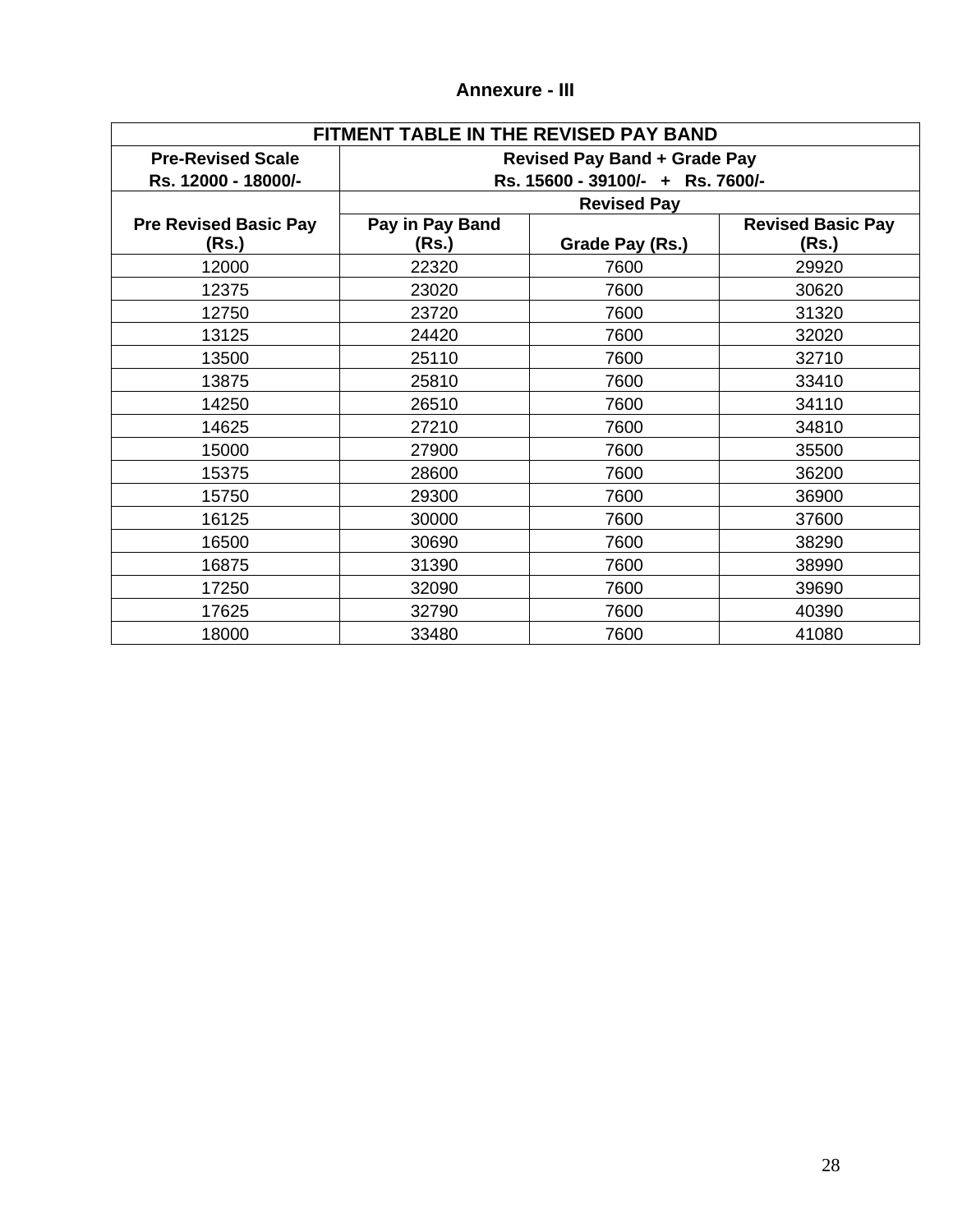### **Annexure – IV**

## **Illustrations showing the fixation of pay under this memorandum**

*Illustration I : An employee attached to Hostel / Mess of a University with basic pay of Rs. 2820/- p.m. in the existing scale of pay of Rs. 2600-4175/- opted for fixation of his pay in the revised Pay Structure w.e.f. 01.01.2006.*

|  | 1. Existing Scale of Pay                                                                           |                | Rs.2600-55-2985-60-3525-65-4175/- |
|--|----------------------------------------------------------------------------------------------------|----------------|-----------------------------------|
|  | 2. Pay Band (Revised) applicable                                                                   | $\mathcal{L}$  | $PB - 1$ Rs. 5400-18600/-         |
|  | 3. Existing Basic Pay as on 01.01.06                                                               | $\sim$ :       | $Rs. 2820/-$                      |
|  | 4. Pay after multiplication by a factor :<br>of 1.86 (to be rounded off to next<br>multiple of 10) |                | $Rs. 5250/-$                      |
|  | 5. Pay in the Pay Band $(PB - 1)$                                                                  | $\mathbb{R}^2$ | $Rs. 5400/-$                      |
|  | 6. Grade Pay attached to the scale                                                                 | $\cdot$ .      | $Rs. 1800/-$                      |
|  | 7. Revised Basic Pay (total of Pay in<br>the Pay Band and Grade Pay $(5+6)$ :                      |                | Rs. 7200/- (as on 01.01.06)       |
|  | 8. Date of next increment                                                                          |                | 01.07.06                          |

*Illustration II : An employee with basic pay of Rs. 4275/- p.m. in the existing scale of pay of Rs. 3325 – 6325/- opted for fixation of his pay in the revised pay structure w.e.f. 01.04.06 after taking increment in the unrevised scale.*

|  | 1. Existing Scale of Pay                                                                           |           | Rs. $3325 - 6325/$           |
|--|----------------------------------------------------------------------------------------------------|-----------|------------------------------|
|  | 2. Pay Band (revised) applicable                                                                   |           | $PB - 1$ Rs. $5400 - 18600/$ |
|  | 3. Existing Basic Pay as on 01.04.06<br>after increment                                            | $\sim 10$ | $Rs.4275/-$                  |
|  | 4. Pay after multiplication by a factor :<br>of 1.86 (to be rounded off to next<br>multiple of 10) |           | $Rs.7960/-$                  |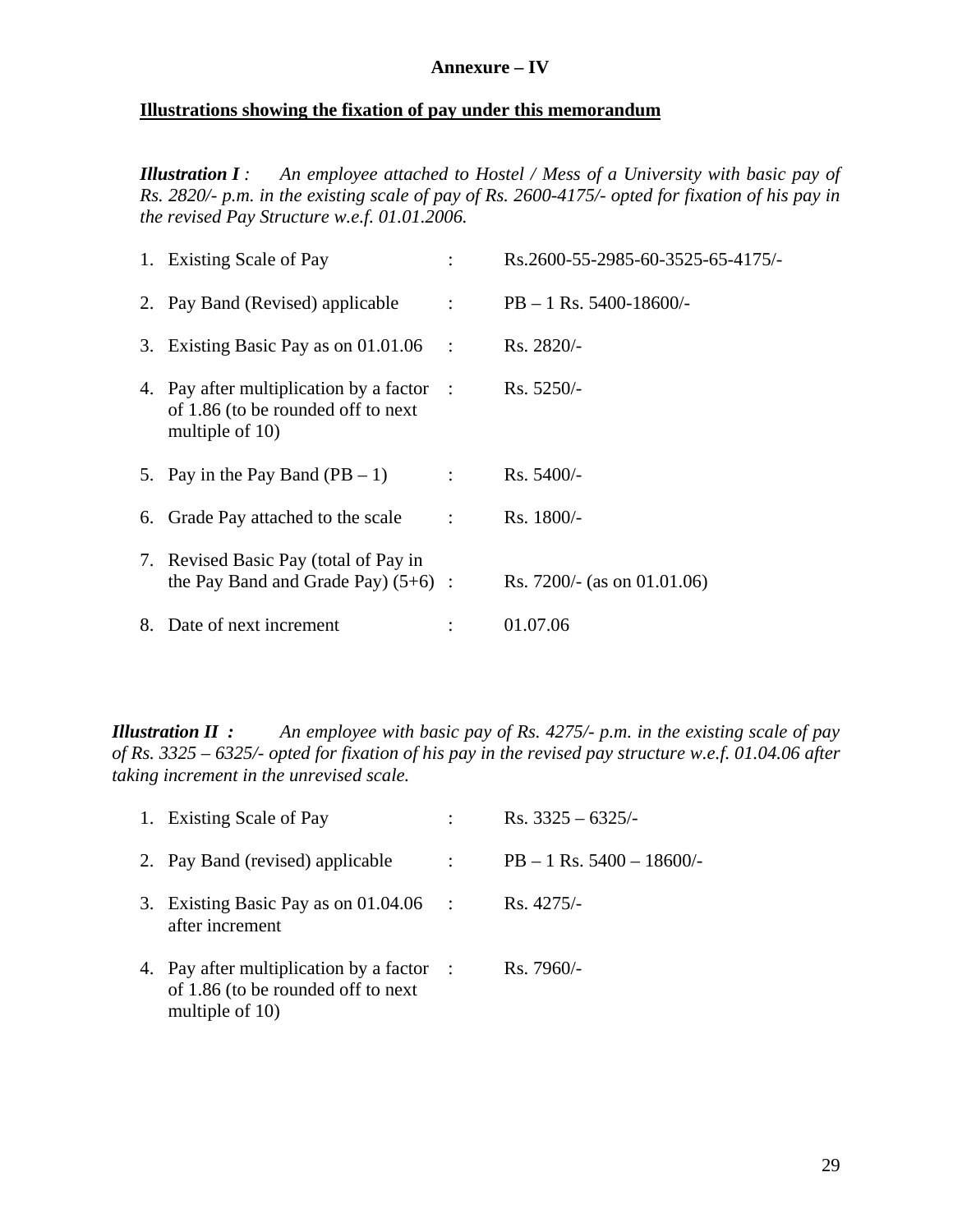## **Annexure – IV**

| 5. Pay in the Pay Band $(PB - 1)$                                              |                     | $Rs.7960/-$                   |
|--------------------------------------------------------------------------------|---------------------|-------------------------------|
| 6. Grade Pay attached to the scale                                             | $\sim$ 1.000 $\sim$ | $Rs. 2600/-$                  |
| 7. Revised Basic Pay (total of Pay in<br>the Pay Band and Grade Pay) $(5+6)$ : |                     | Rs. $10560/-(as on 01.04.06)$ |
| 8. Date of next increment                                                      |                     | 01.07.07                      |

*Illustration III : An employee with basic pay of Rs. 5850/- in the existing scale of pay of Rs. 3850 – 8075/- as on 01.01.06 was promoted to a post in the existing scale of pay of Rs. 4525 – 10175/- w.e.f. 01.04.06. He opted for fixation of his pay in the revised pay structure w.e.f. 01.01.06 and he also exercised option for promotional fixation w.e.f. 01.07.06.*

| А. |                                                                                                    |                |                              |
|----|----------------------------------------------------------------------------------------------------|----------------|------------------------------|
|    | 1. Existing Scale of Pay                                                                           |                | Rs. $3850 - 8075/$           |
|    | 2. Pay Band (revised) applicable                                                                   | $\mathcal{L}$  | $PB - 2$ Rs. $7200 - 25400/$ |
|    | 3. Existing Basic Pay as on $01.01.06$<br>$\sim$ 1<br>after increment                              |                | $Rs. 5850/-$                 |
|    | 4. Pay after multiplication by a factor :<br>of 1.86 (to be rounded off to next<br>multiple of 10) |                | Rs. 10890/-                  |
|    | 5. Pay in the Pay Band $(PB - 2)$                                                                  | $\mathcal{L}$  | Rs. 10890/-                  |
|    | 6. Grade Pay attached to the scale                                                                 | $\ddot{\cdot}$ | Rs. 3300/-                   |
|    | 7. Revised Basic Pay (total of Pay in<br>the Pay Band and Grade Pay) $(5 + 6)$ :                   |                | Rs. 14190/-                  |
|    | 8. Date of next increment                                                                          |                | 01.07.06                     |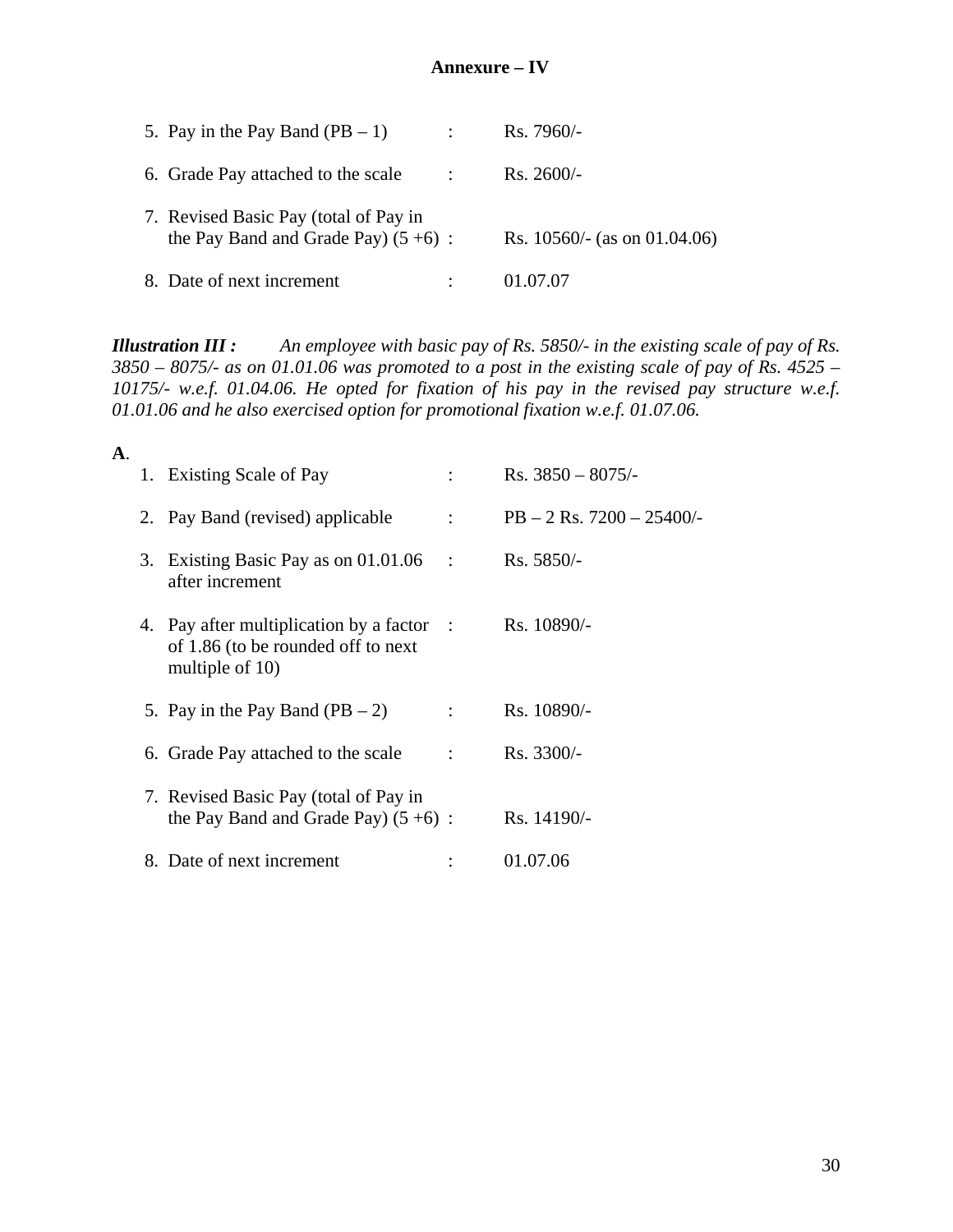# **Annexure – IV**

| <b>B.</b>      |    |                                                                                                                                                                                            |                        |                                                                                                                                                               |  |
|----------------|----|--------------------------------------------------------------------------------------------------------------------------------------------------------------------------------------------|------------------------|---------------------------------------------------------------------------------------------------------------------------------------------------------------|--|
|                |    | 1. Revised pay structure of the promotion:<br>post                                                                                                                                         |                        | $PB - 2$ , Rs. $7200 - 25400/$<br>Grade pay Rs. 4100/-                                                                                                        |  |
|                |    | 2. Date of Promotion                                                                                                                                                                       |                        | 01.04.06                                                                                                                                                      |  |
|                |    | 3. Option exercised for fixation of pay :<br>in the promotion post                                                                                                                         |                        | 01.07.06                                                                                                                                                      |  |
|                |    | 4. Pay Band (revised) applicable in the :<br><b>Promotion Post</b>                                                                                                                         |                        | $PB - 2$ Rs. $7200 - 25400/$                                                                                                                                  |  |
|                |    | 5. Pay in the Pay Band on the date<br>of promotion                                                                                                                                         |                        | Rs. 10890/-                                                                                                                                                   |  |
|                |    | 6. Grade Pay attached to the scale of<br>$\sim$ 1.<br>promotion post                                                                                                                       |                        | Rs. 4100/-                                                                                                                                                    |  |
|                |    | 7. Pay initially fixed in the promotion :<br>post w.e.f. 01.04.06                                                                                                                          |                        | Rs. 14990/- (Rs. 10890 + Rs. 4100)                                                                                                                            |  |
|                |    | 8. Pay finally fixed in the promotion<br>$\sim$ 1.<br>post (as per option exercised) as<br>on 01.07.06<br>[normal increment @ 3% on pay at item no. A-7 above amounting to Rs. $430 +$     |                        | Rs. 11760 (Pay in the Pay<br>$Band$ ) + Rs. 4100 (Grade Pay)<br>$=$ Rs. 15860.<br>promotional increment @ 3% on the whole amount of Rs.14620 => $(14190+430)$ |  |
|                |    | so arrived at amounting to Rs. 440/-]                                                                                                                                                      |                        |                                                                                                                                                               |  |
|                |    | 9. Date of next increment                                                                                                                                                                  |                        | 01.07.07                                                                                                                                                      |  |
| $\mathbf{C}$ . |    | In case the employee opted for fixation of his pay straightway with effect from the<br>date of promotion i.e. w.e.f. 01.04.06 after coming under the revised pay structure<br>on 01.01.06. |                        |                                                                                                                                                               |  |
|                | 1. | Existing Scale of Pay of promotion<br>post                                                                                                                                                 | $\ddot{\phantom{1}}$ : | Rs. $4525 - 10175/$                                                                                                                                           |  |

2. Date of Promotion : 01.04.06

3. Option exercised for promotion post : 01.04.06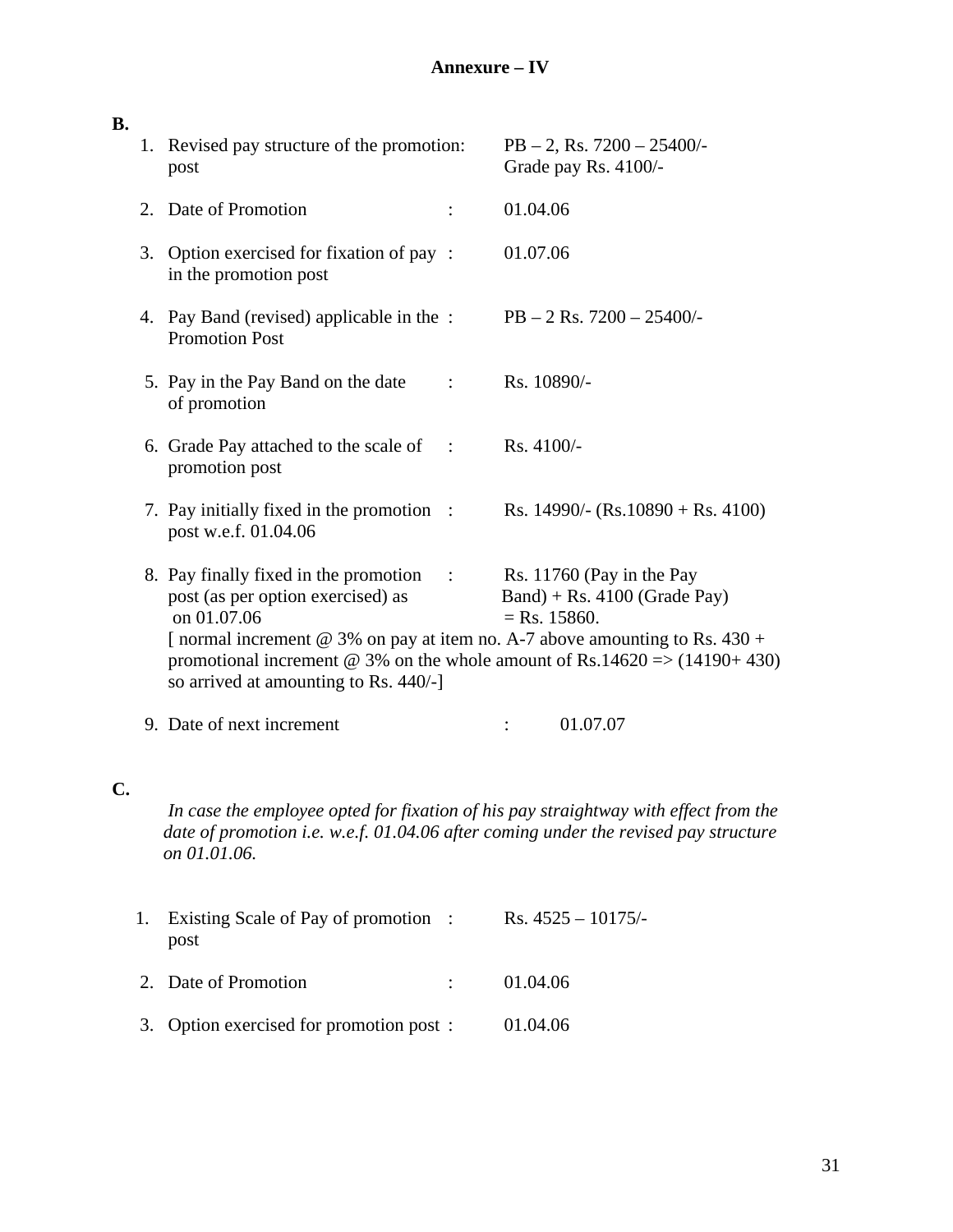|  | 4. Pay Band (revised) applicable in the :<br><b>Promotion Post</b>                                                                                     |                      | $PB - 2$ Rs. $7200 - 25400/$                          |
|--|--------------------------------------------------------------------------------------------------------------------------------------------------------|----------------------|-------------------------------------------------------|
|  | 5. Pay in the Pay Band on the date<br>of promotion                                                                                                     | $\ddot{\phantom{0}}$ | Rs. 10890/-                                           |
|  | 6. Grade Pay attached to the scale of<br>$\sim$ :<br>promotion post                                                                                    |                      | $Rs.4100/-$                                           |
|  | 7. Pay to be fixed in the promotion<br>post w.e.f. 01.04.06<br>(promotional increment $@$ 3%<br>on pay at item A-7 above amounting<br>to Rs. $430/-$ ) |                      | Rs. $11320 + \text{Rs. } 4100 = \text{Rs. } 15420$ /- |
|  | 8. Date of next increment                                                                                                                              |                      | 01.07.07                                              |

*Illustration-IV : An employee with basic pay of Rs. 5100/- in the existing scale of pay of Rs. 3850-8075/- as on 01.01.06 got the benefit of CAS in the next higher scale of Rs. 4125-9700/ w.e.f. 01.04.06. He opted for fixation of his pay in the revised pay structure w.e.f. 01.01.06 and also he exercised option for fixation of his pay in the next higher scale w.e.f. 01.07.06.*

## **A. Revision of pay**

| 1. Existing scale of pay                                                                      |           | Rs. 3850-8075/-        |
|-----------------------------------------------------------------------------------------------|-----------|------------------------|
| 2. Pay Band (revised) applicable                                                              | ÷         | PB-2, Rs. 7200-25400/- |
| 3. Existing basic pay as on $01.01.06$                                                        |           | Rs. $5100/-$ p.m.      |
| 4. Pay after multiplication by a factor of 1.86<br>(to be rounded off to next multiple of 10) | $\sim$ 1. | $Rs.9490/-$            |
| 5. Pay in the Pay Band-2                                                                      |           | $Rs.9490/-$            |
| 6. Grade pay attached to the scale<br>(3850-8075/-)                                           |           | $Rs. 3300/-$           |